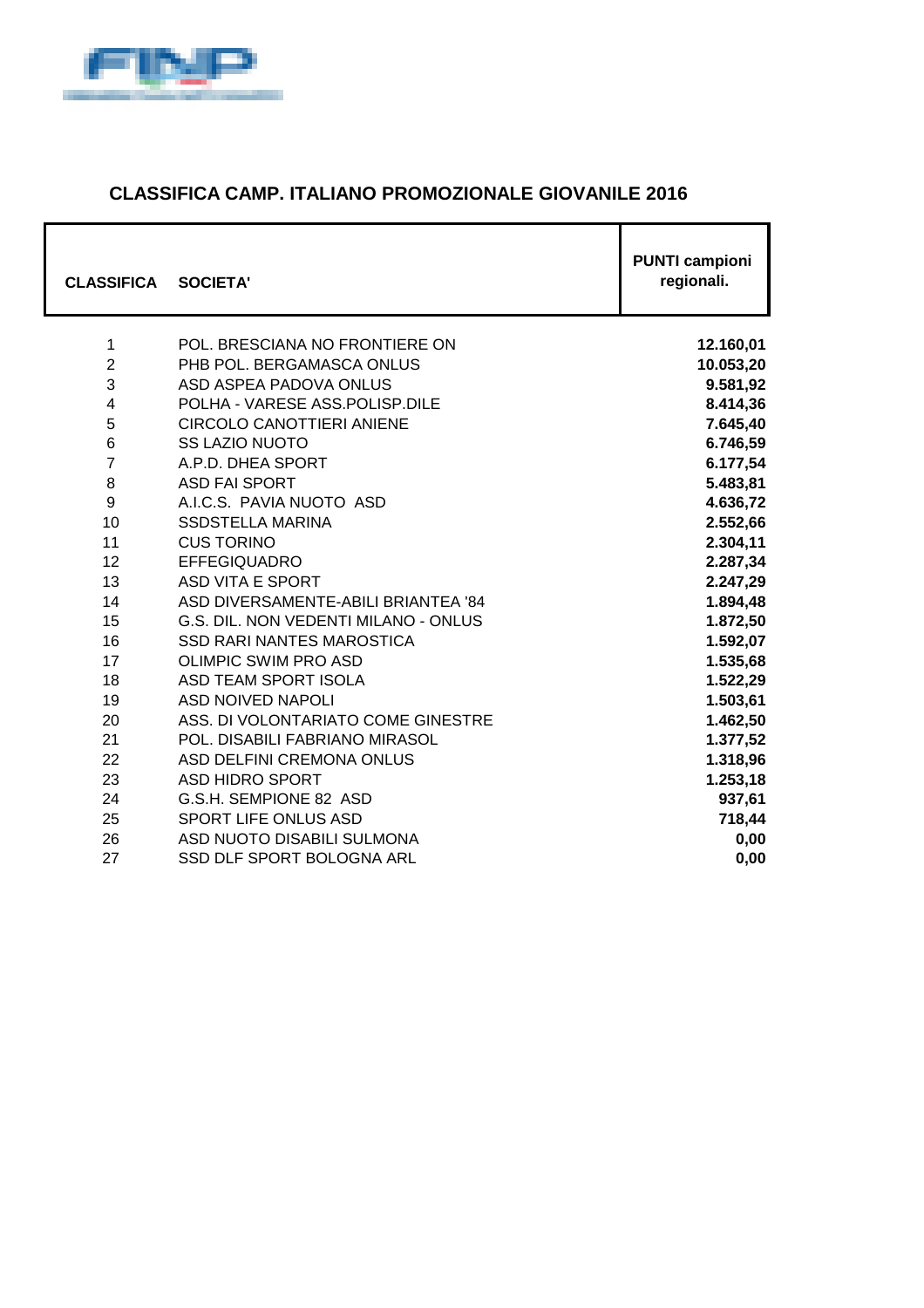| <b>CI</b>      | <b>FEDERAZIONE ITALIANA NUOTO PARALIMPICO</b><br><b>INFO GARA COGNOME NOME</b> |                                                            |    | <b>MANIFESTAZIONE</b><br>SEX ANNO CAT CLAS | <b>DATA</b><br><b>LUOGO</b><br>VASCA MT. |      | CAMPIONATI ITALIANI GIOVANILI<br>24/04/2016<br><b>PESCARA</b><br>25<br>SOCIETA' | NAZIONE CLASS |                           | <b>GARA</b> | TEMPO Q. C.I. |     | PUNTI  |        | REC. Cat. REC. Ass. |
|----------------|--------------------------------------------------------------------------------|------------------------------------------------------------|----|--------------------------------------------|------------------------------------------|------|---------------------------------------------------------------------------------|---------------|---------------------------|-------------|---------------|-----|--------|--------|---------------------|
|                | <b>RISULTATI / RESULTS</b>                                                     |                                                            |    |                                            |                                          |      |                                                                                 |               | <b>INTER</b>              |             | <b>GARA</b>   | ASS |        |        |                     |
|                |                                                                                |                                                            |    |                                            |                                          |      |                                                                                 |               |                           |             |               |     |        |        |                     |
|                |                                                                                | 50m Dorso S1-S5 "R-J-C" - S1-S13 "E" - S14 "E-J" - C21 "J" |    |                                            |                                          |      |                                                                                 |               |                           |             |               |     |        |        |                     |
| $\mathbf{1}$   | <b>FRESTA</b>                                                                  | <b>DENISE</b>                                              |    | F 1996                                     |                                          |      | C S 04 ASS. DI VOLONTARIATO COME GINESTRE                                       | <b>ITA</b>    | $\boldsymbol{\mathsf{X}}$ | 050 DOR     | 1'06"30 Q.    |     | 767,87 |        |                     |
| 1              | PADOVAN                                                                        | <b>MICHELA</b>                                             | F  | 1999                                       | J                                        |      | S 04 CUS TORINO                                                                 | ITA           |                           | 050 DOR     | 1'13"80 Q.    |     | 689,84 |        |                     |
| $\overline{2}$ | <b>BIFFI</b>                                                                   | <b>FRANCESCA</b>                                           | F. | 1997                                       | J                                        |      | S 04 PHB POL. BERGAMASCA ONLUS                                                  | <b>ITA</b>    |                           | 050 DOR     | 1'44"31       |     | 488,06 |        |                     |
| $\mathbf{1}$   | <b>FILIPPINI</b>                                                               | <b>BEATRICE</b>                                            | F  | 2002                                       | R                                        |      | S 04 POL. BRESCIANA NO FRONTIERE ON                                             | <b>ITA</b>    |                           | 050 DOR     | 2'25"56       |     | 349,75 |        |                     |
| ASS            | LEOPARDI                                                                       | SHARON                                                     | F  | 2002                                       | R                                        |      | S 04 ASD NUOTO DISABILI SULMONA                                                 | <b>ITA</b>    |                           | 050 DOR     |               |     |        |        |                     |
| 1              | <b>BRIZIO</b>                                                                  | SOFIA                                                      | F  | 1997                                       | J                                        | S 05 | PHB POL. BERGAMASCA ONLUS                                                       | <b>ITA</b>    |                           | 050 DOR     | 1'13"29       |     | 554,10 |        |                     |
| $\overline{2}$ | <b>SIMION</b>                                                                  | <b>EMMA</b>                                                | F  | 1997                                       | J                                        |      | S 05 ASD ASPEA PADOVA ONLUS                                                     | <b>ITA</b>    |                           | 050 DOR     | 1'23"18       |     | 488,22 |        |                     |
| -1             | <b>MESCHINI</b>                                                                | <b>CATERINA</b>                                            | F  | 2002                                       | R                                        |      | S 05 POL. DISABILI FABRIANO MIRASOL                                             | <b>ITA</b>    | X                         | 050 DOR     | 0'59"99 Q.    |     | 676,95 | R.Cat. |                     |
| $\overline{2}$ | CELATO                                                                         | <b>ISABELLA</b>                                            | F  | 2000                                       | R                                        |      | S 05 POL. BRESCIANA NO FRONTIERE ON                                             | <b>ITA</b>    |                           | 050 DOR     | 1'45"17       |     | 386,14 |        |                     |
| $\mathbf{1}$   | <b>TEOFILI</b>                                                                 | <b>VIVIANA</b>                                             | F. | 2003                                       | E.                                       |      | S 13 SS LAZIO NUOTO                                                             | <b>ITA</b>    |                           | 050 DOR     | 0'43"92       |     | 779,60 |        |                     |
| -1             | ZANI                                                                           | <b>NICOLAS</b>                                             | M  | 1999                                       | $\mathbf{J}$                             |      | S 03 G.S.H. SEMPIONE 82 ASD                                                     | <b>ITA</b>    |                           | 050 DOR     | 1'34"14 Q.    |     | 469,94 |        |                     |
| $\overline{2}$ | SILVESTRI                                                                      | <b>BRUNO GIORDANO</b>                                      | M  | 1998                                       | J                                        |      | S 03 SPORT LIFE ONLUS ASD                                                       | <b>ITA</b>    |                           | 050 DOR     | 2'02"63       |     | 360,76 |        |                     |
| $\mathbf{1}$   | <b>CONTI</b>                                                                   | ALESSANDRO                                                 | M  | 2002                                       | R                                        |      | S 03 POL. BRESCIANA NO FRONTIERE ON                                             | <b>ITA</b>    |                           | 050 DOR     | 1'11"33 Q.    |     | 620,22 | R.Cat. |                     |
| 1              | LORENZO                                                                        | GABRIELE                                                   | M  | 2006                                       | E.                                       |      | S 04 POLHA - VARESE ASS. POLISP. DILE                                           | ITA           |                           | 050 DOR     | 1'53"94       |     | 388,63 |        |                     |
| 1              | KARIM GOUDA                                                                    | SAID HASSAN                                                | M  | 2004                                       |                                          |      | E S 11 CIRCOLO CANOTTIERI ANIENE                                                | ITA           |                           | 050 DOR     | 0'57"99       |     | 569,93 |        |                     |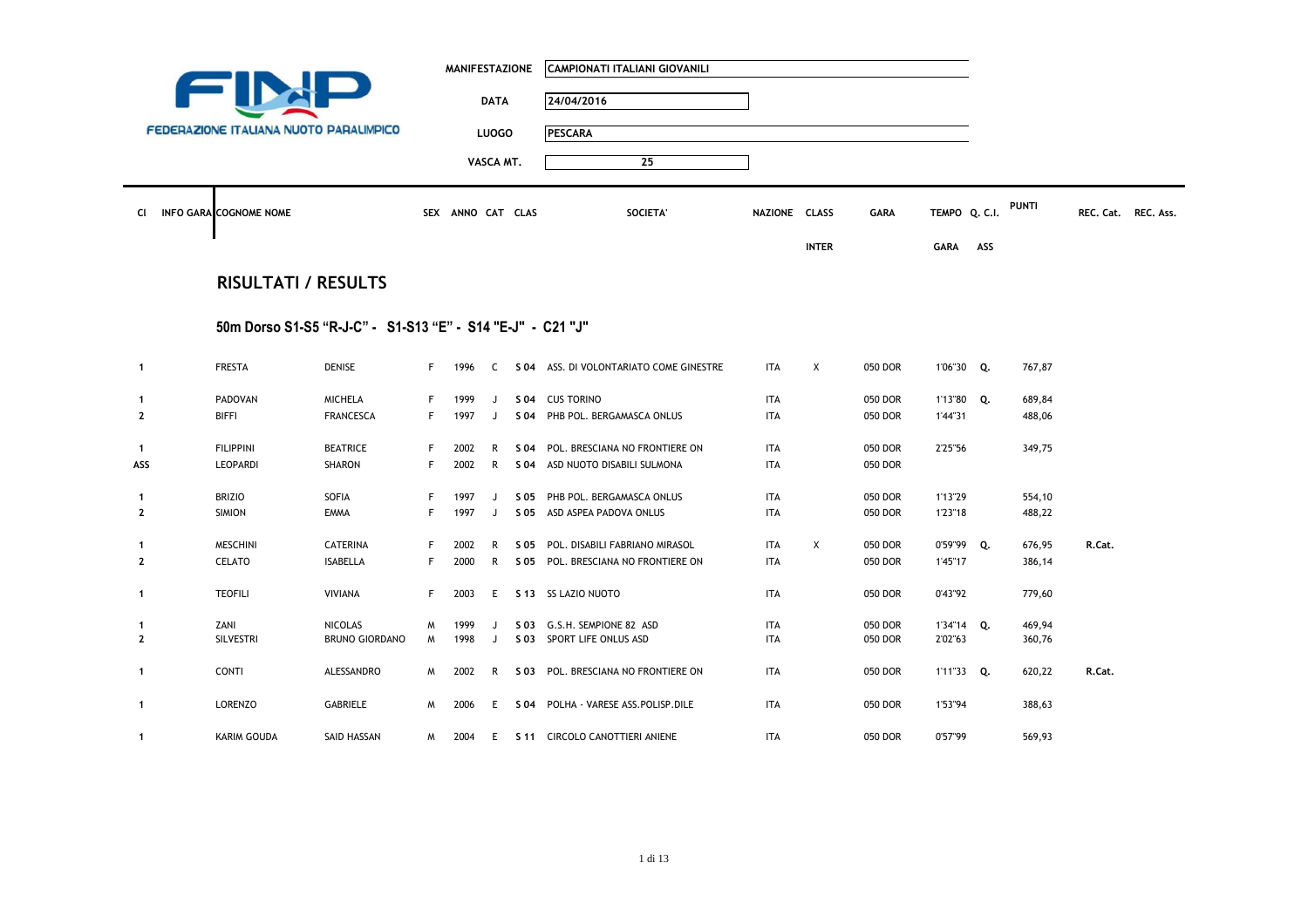|              |               |                                               |                                                      |    | <b>MANIFESTAZIONE</b> |              |      | <b>CAMPIONATI ITALIANI GIOVANILI</b>      |               |              |             |               |     |              |        |                     |
|--------------|---------------|-----------------------------------------------|------------------------------------------------------|----|-----------------------|--------------|------|-------------------------------------------|---------------|--------------|-------------|---------------|-----|--------------|--------|---------------------|
|              |               |                                               |                                                      |    |                       | <b>DATA</b>  |      | 24/04/2016                                |               |              |             |               |     |              |        |                     |
|              |               | <b>FEDERAZIONE ITALIANA NUOTO PARALIMPICO</b> |                                                      |    |                       | <b>LUOGO</b> |      | <b>PESCARA</b>                            |               |              |             |               |     |              |        |                     |
|              |               |                                               |                                                      |    |                       | VASCA MT.    |      | 25                                        |               |              |             |               |     |              |        |                     |
| CI           |               | INFO GARA COGNOME NOME                        |                                                      |    | SEX ANNO CAT CLAS     |              |      | SOCIETA'                                  | NAZIONE CLASS |              | <b>GARA</b> | TEMPO Q. C.I. |     | <b>PUNTI</b> |        | REC. Cat. REC. Ass. |
|              |               |                                               |                                                      |    |                       |              |      |                                           |               |              |             |               |     |              |        |                     |
|              |               |                                               |                                                      |    |                       |              |      |                                           |               | <b>INTER</b> |             | <b>GARA</b>   | ASS |              |        |                     |
|              |               |                                               | 100m Stile Libero S1-S13 "R-J-C" - S14 "J" - C21 "J" |    |                       |              |      |                                           |               |              |             |               |     |              |        |                     |
| $\mathbf{1}$ |               | <b>FRESTA</b>                                 | <b>DENISE</b>                                        |    | F 1996                |              |      | C S 04 ASS. DI VOLONTARIATO COME GINESTRE | ITA           | X            | 100 STI     | 2'19"70 Q.    |     | 694,63       |        |                     |
| $\mathbf{1}$ |               | DE NICOLA                                     | MARIA                                                | F. | 1998                  | J            |      | S 04 EFFEGIQUADRO                         | <b>ITA</b>    |              | 100 STI     | 2'55"13 Q.    |     | 554,10       |        |                     |
| $\mathbf{2}$ |               | <b>BIFFI</b>                                  | <b>FRANCESCA</b>                                     | F. | 1997                  | J            |      | S 04 PHB POL. BERGAMASCA ONLUS            | <b>ITA</b>    |              | 100 STI     | 3'37"86       |     | 445,42       |        |                     |
| $\mathbf{1}$ |               | <b>SIMION</b>                                 | <b>EMMA</b>                                          | F. | 1997                  | J            |      | S 05 ASD ASPEA PADOVA ONLUS               | ITA           |              | 100 STI     | 2'27"53 Q.    |     | 536,64       |        |                     |
| 1            |               | <b>AGOSTINI</b>                               | <b>IRENE</b>                                         | F. | 2001                  | R            |      | S 05 ASD ASPEA PADOVA ONLUS               | ITA           |              | 100 STI     | 2'06"09 Q.    |     | 627,88       |        |                     |
| $\mathbf{2}$ |               | <b>MIGLIACCIO</b>                             | ANGELA                                               | F. | 2000                  |              |      | R S 05 A.P.D. DHEA SPORT                  | ITA           |              | 100 STI     | 2'12"98 Q.    |     | 595,35       |        |                     |
| $\mathbf{1}$ |               | <b>D'OTTAVI</b>                               | DARIA                                                | F. | 1994                  | C            |      | S 06 SS LAZIO NUOTO                       | ITA           |              | 100 STI     | 1'59"28 Q.    |     | 629,02       |        |                     |
| $\mathbf{1}$ |               | <b>BOGGIONI</b>                               | <b>MONICA</b>                                        | F. | 1998                  | J            |      | S 06 A.I.C.S. PAVIA NUOTO ASD             | <b>ITA</b>    |              | 100 STI     | 1'26"93 Q.    |     | 863,11       |        |                     |
| $\mathbf{1}$ |               | MAGGI                                         | CAMILLA                                              | F. | 2001                  |              |      | R S 07 EFFEGIQUADRO                       | <b>ITA</b>    |              | 100 STI     | 2'04"13       |     | 564,49       |        |                     |
| $\mathbf{1}$ |               | <b>TOTO</b>                                   | <b>JESSICA</b>                                       | F. | 1998                  | J            |      | S 08 ASD VITA E SPORT                     | ITA           |              | 100 STI     | 2'00"73       |     | 555,37       |        |                     |
| $\mathbf{1}$ |               | <b>GENUA</b>                                  | <b>FRANCESCA</b>                                     | F. | 1997                  | J            |      | S 09 A.P.D. DHEA SPORT                    | ITA           |              | 100 STI     | 2'23"18       |     | 433,58       |        |                     |
| 1            |               | <b>VICCH</b>                                  | SILVIA                                               | F. | 2000                  | R            | S 09 | PHB POL. BERGAMASCA ONLUS                 | <b>ITA</b>    |              | 100 STI     | 1'22"17 Q.    |     | 755,51       |        |                     |
| $\mathbf{2}$ |               | <b>GRANCEA</b>                                | <b>FLORENTINA</b>                                    | F. | 2000                  | R            |      | S 09 POL. BRESCIANA NO FRONTIERE ON       | ITA           |              | 100 STI     | 1'37"38 Q.    |     | 637,50       |        |                     |
| $\mathbf{1}$ |               | PANZA                                         | SILVIA                                               | F. | 1998                  | J            |      | S 10 PHB POL. BERGAMASCA ONLUS            | <b>ITA</b>    |              | 100 STI     | 1'36"30 Q.    |     | 631,26       |        |                     |
| 1            | <b>NO-LAT</b> | <b>MANTOAN</b>                                | LARA                                                 | F. | 1999                  |              |      | J S 12 ASD ASPEA PADOVA ONLUS             | ITA           | X O          | 100 STI     | 1'35"17 Q.    |     | 626,77       |        |                     |
| $\mathbf{1}$ | NO-LAT        | <b>GASTALDI</b>                               | ANNA LAURA                                           | F. | 2000                  |              |      | R S 12 ASD ASPEA PADOVA ONLUS             | ITA           | X O          | 100 STI     | 1'40"99 Q.    |     | 590,65       |        |                     |
| $\mathbf{1}$ |               | <b>BELOTTI</b>                                | SARA                                                 | F. | 1999                  |              |      | J S 13 OLIMPIC SWIM PRO ASD               | <b>ITA</b>    | X O          | 100 STI     | 1'18"40 Q.    |     | 764,16       | R.Cat. | R.Ass.              |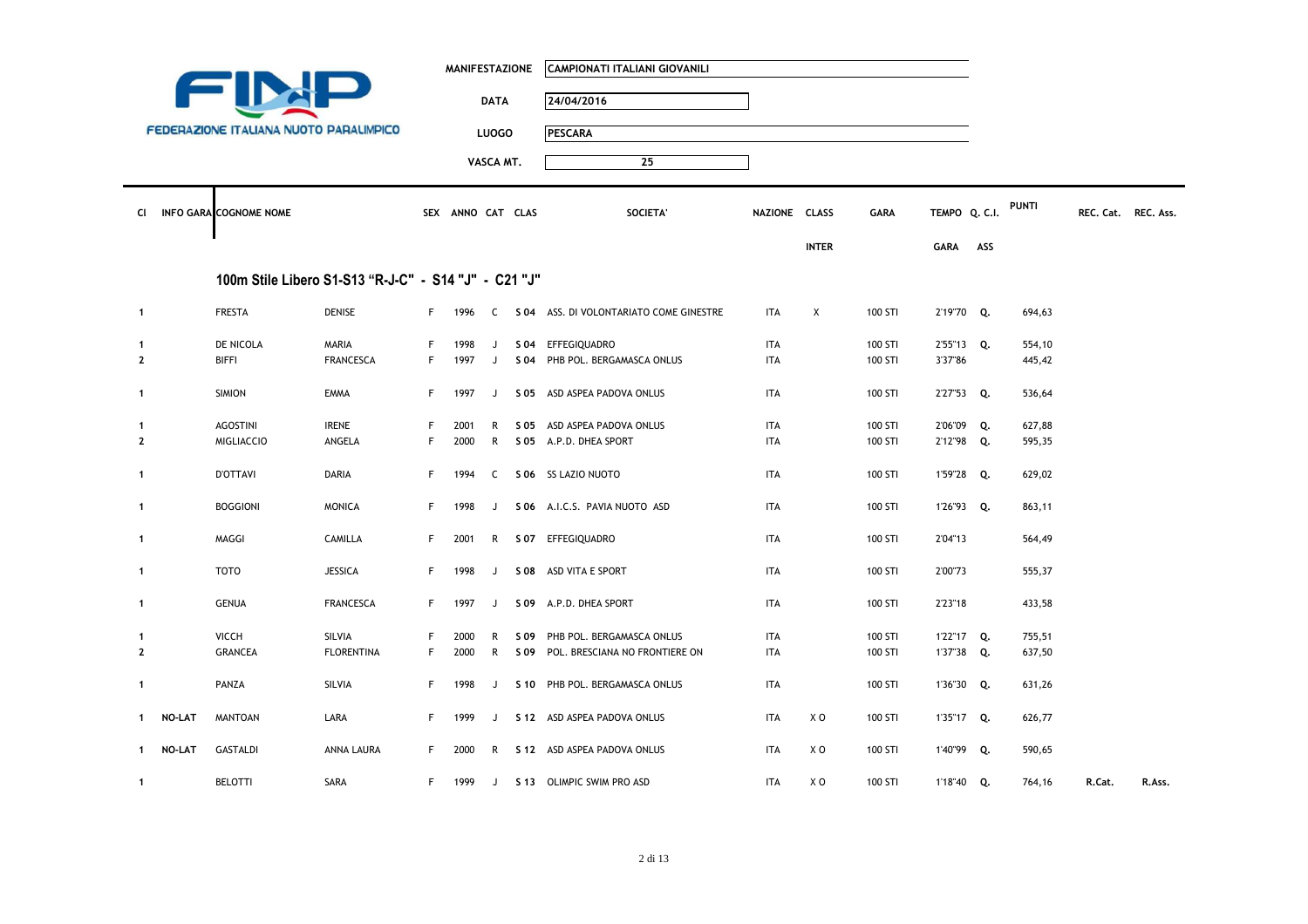|                                               | <b>MANIFESTAZIONE</b> | CAMPIONATI ITALIANI GIOVANILI |
|-----------------------------------------------|-----------------------|-------------------------------|
|                                               | <b>DATA</b>           | 24/04/2016                    |
| <b>FEDERAZIONE ITALIANA NUOTO PARALIMPICO</b> | <b>LUOGO</b>          | <b>PESCARA</b>                |
|                                               | VASCA MT.             | 25                            |

Т

| CI.                            | INFO GARA COGNOME NOME |                                         |        | SEX ANNO CAT CLAS |        | <b>SOCIETA</b>                                           | NAZIONE CLASS            |              | <b>GARA</b>        | TEMPO Q. C.I.      |     | <b>PUNTI</b>     | REC. Cat. REC. Ass. |        |
|--------------------------------|------------------------|-----------------------------------------|--------|-------------------|--------|----------------------------------------------------------|--------------------------|--------------|--------------------|--------------------|-----|------------------|---------------------|--------|
|                                |                        |                                         |        |                   |        |                                                          |                          | <b>INTER</b> |                    | <b>GARA</b>        | ASS |                  |                     |        |
| $\mathbf{1}$<br>$\overline{2}$ | ZANI<br>SILVESTRI      | <b>NICOLAS</b><br><b>BRUNO GIORDANO</b> | M<br>M | 1999<br>1998      | J<br>J | S 03 G.S.H. SEMPIONE 82 ASD<br>S 03 SPORT LIFE ONLUS ASD | <b>ITA</b><br><b>ITA</b> |              | 100 STI<br>100 STI | 3'26"32<br>4'29"77 |     | 467,67<br>357,68 |                     |        |
| $\mathbf{1}$                   | COLOMBO                | RUGGERO                                 | M      | 1999              | J      | S 04 ASD DIVERSAMENTE-ABILI BRIANTEA '84                 | <b>ITA</b>               |              | 100 STI            | 4'45"61            |     | 294,56           |                     |        |
| $\mathbf{1}$                   | DALLA PELLEGRINA       | <b>RICCARDO</b>                         | M      | 2002              | R      | S 04 POL. BRESCIANA NO FRONTIERE ON                      | <b>ITA</b>               |              | 100 STI            | 2'56"52            |     | 476,60           |                     |        |
| $\mathbf{1}$                   | BARBIERI               | <b>POMPEO</b>                           | M      | 1994              | C      | S 05 ASD HIDRO SPORT                                     | <b>ITA</b>               |              | 100 STI            | 1'56"74 Q.         |     | 611,36           | R.Cat.              |        |
| $\mathbf{2}$                   | <b>MORETTI</b>         | PAOLO                                   | м      | 1995              | C      | S 05 POL. BRESCIANA NO FRONTIERE ON                      | <b>ITA</b>               |              | 100 STI            | 2'49"46            |     | 421,16           |                     |        |
| $\mathbf{1}$                   | <b>BEGGIATO</b>        | LUIGI                                   | M      | 1998              | J      | S 05 ASD ASPEA PADOVA ONLUS                              | <b>ITA</b>               | X O          | 100 STI            | 1'33"34 Q.         |     | 764,62           | R.Cat.              |        |
| $\mathbf{1}$                   | ROTA                   | MATTEO                                  | M      | 1994              | C      | S 06 PHB POL. BERGAMASCA ONLUS                           | <b>ITA</b>               |              | 100 STI            | 1'27"70 Q.         |     | 755,64           |                     |        |
| $\mathbf{1}$                   | PADOVAN                | <b>CLAUDIO</b>                          | M      | 2000              | R      | S 06 CUS TORINO                                          | <b>ITA</b>               |              | 100 STI            | 2'16"50            |     | 485,49           |                     |        |
| $\mathbf{1}$                   | <b>BURZI</b>           | <b>MIRKO</b>                            | M      | 1994              | C      | S 09 CIRCOLO CANOTTIERI ANIENE                           | <b>ITA</b>               |              | 100 STI            | 1'07"65 Q.         |     | 826,02           |                     |        |
| 1                              | <b>BICELLI</b>         | <b>FEDERICO</b>                         | M      | 1999              | J      | S 09 POL. BRESCIANA NO FRONTIERE ON                      | <b>ITA</b>               | X O          | 100 STI            | 1'04"12 Q.         |     | 871,49           |                     |        |
| $\overline{2}$                 | PIARDI                 | <b>ENRICO</b>                           | м      | 1999              | J      | S 09 POL. BRESCIANA NO FRONTIERE ON                      | <b>ITA</b>               |              | 100 STI            | 1'15"06 Q.         |     | 744,47           |                     |        |
| $\mathbf{1}$                   | <b>L'ABBATE</b>        | LORENZO                                 | M      | 2001              | R      | S 09 POLHA - VARESE ASS.POLISP.DILE                      | <b>ITA</b>               |              | 100 STI            | 1'18"89 Q.         |     | 708,33           |                     |        |
| $\mathbf{1}$                   | <b>MISURI</b>          | DAVIDE                                  | M      | 1998              | J      | S 07 ASD TEAM SPORT ISOLA                                | <b>ITA</b>               |              | 100 STI            | 1'20"70 Q.         |     | 754,89           |                     |        |
| 1                              | <b>FANTIN</b>          | <b>ANTONIO</b>                          | M      | 2001              | R      | S 07 ASD FAI SPORT                                       | <b>ITA</b>               |              | 100 STI            | 1'15"97 Q.         |     | 801,90           | R.Cat.              |        |
| $\overline{2}$                 | ZENI                   | LORENZO                                 | M      | 2001              | R      | S 07 POLHA - VARESE ASS.POLISP.DILE                      | <b>ITA</b>               |              | 100 STI            | 1'41"55            |     | 599,90           |                     |        |
| $\mathbf{1}$                   | <b>BARLAAM</b>         | <b>SIMONE</b>                           | M      | 2000              | R      | S 10 POLHA - VARESE ASS.POLISP.DILE                      | <b>ITA</b>               |              | 100 STI            | 0'59"72 Q.         |     | 868,72           | R.Cat.              |        |
|                                | 1 FG<br>BASSANI        | <b>FEDERICO</b>                         | M      | 1996              | C      | S 11 CIRCOLO CANOTTIERI ANIENE                           | <b>ITA</b>               | X O          | 100 STI            | 1'08"87 Q.         |     |                  | R.Cat.              | R.Ass. |
| $\mathbf{1}$                   | SASSO                  | <b>RICCARDO</b>                         | M      | 1999              | J      | S 13 SSDSTELLA MARINA                                    | <b>ITA</b>               |              | 100 STI            | 1'25"40 Q.         |     | 606,56           |                     |        |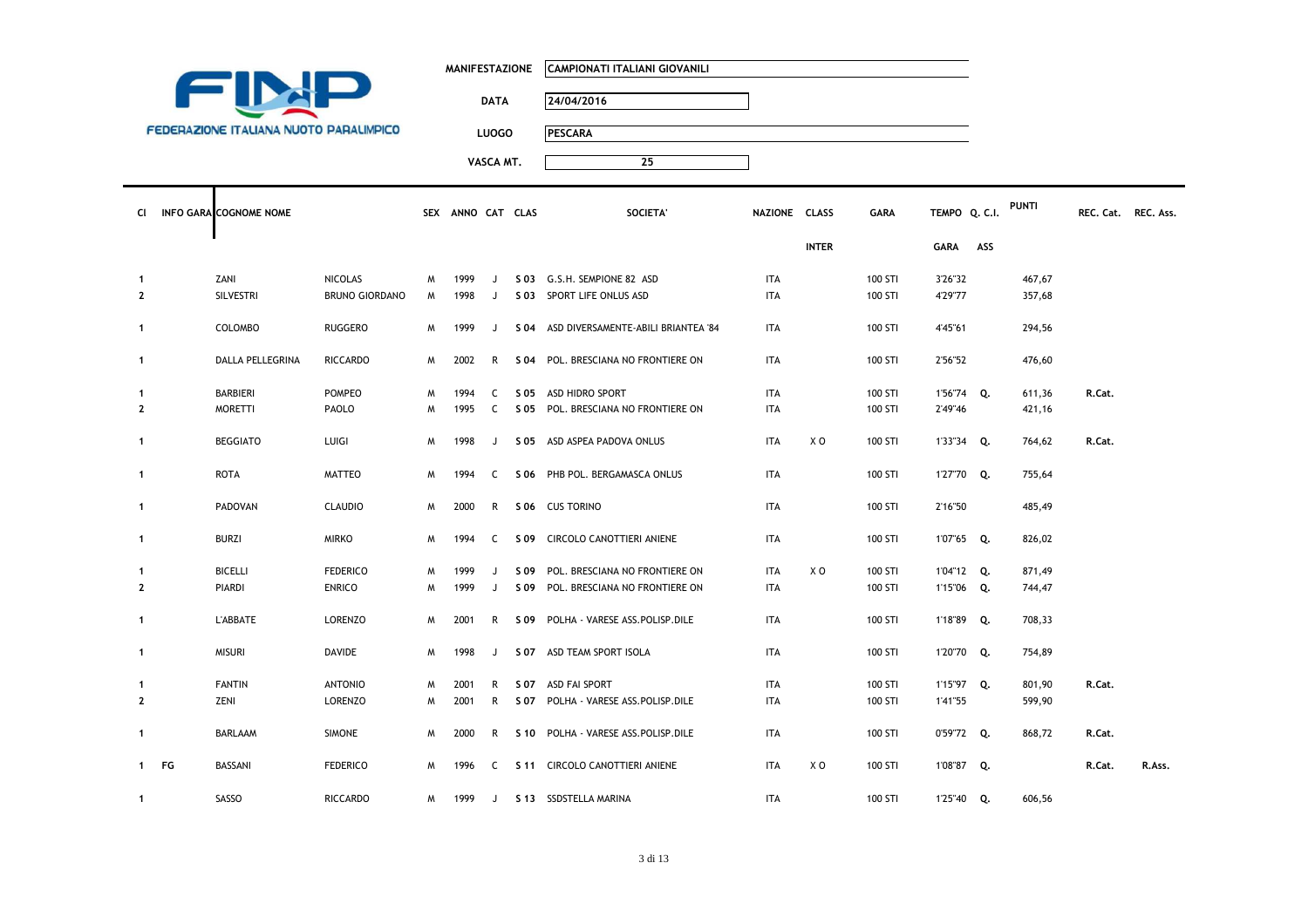|                                            |                                               |             |            | <b>MANIFESTAZIONE</b> |              | CAMPIONATI ITALIANI GIOVANILI |               |              |             |                    |     |        |                     |  |
|--------------------------------------------|-----------------------------------------------|-------------|------------|-----------------------|--------------|-------------------------------|---------------|--------------|-------------|--------------------|-----|--------|---------------------|--|
| <b>Contract Contract Contract Contract</b> |                                               |             |            |                       | <b>DATA</b>  | 24/04/2016                    |               |              |             |                    |     |        |                     |  |
|                                            | <b>FEDERAZIONE ITALIANA NUOTO PARALIMPICO</b> |             |            |                       | <b>LUOGO</b> | <b>PESCARA</b>                |               |              |             |                    |     |        |                     |  |
|                                            |                                               |             |            |                       | VASCA MT.    | 25                            |               |              |             |                    |     |        |                     |  |
| <b>CI</b>                                  | <b>INFO GARA COGNOME NOME</b>                 |             | <b>SEX</b> | ANNO CAT CLAS         |              | SOCIETA'                      | NAZIONE CLASS |              | <b>GARA</b> | TEMPO Q. C.I.      |     | PUNTI  | REC. Cat. REC. Ass. |  |
|                                            | PIAI                                          | <b>ELIA</b> | M          | 2000                  | R            | S 13 SSDSTELLA MARINA         | <b>ITA</b>    | <b>INTER</b> | 100 STI     | GARA<br>1'15"80 Q. | ASS | 683,38 | R.Cat.              |  |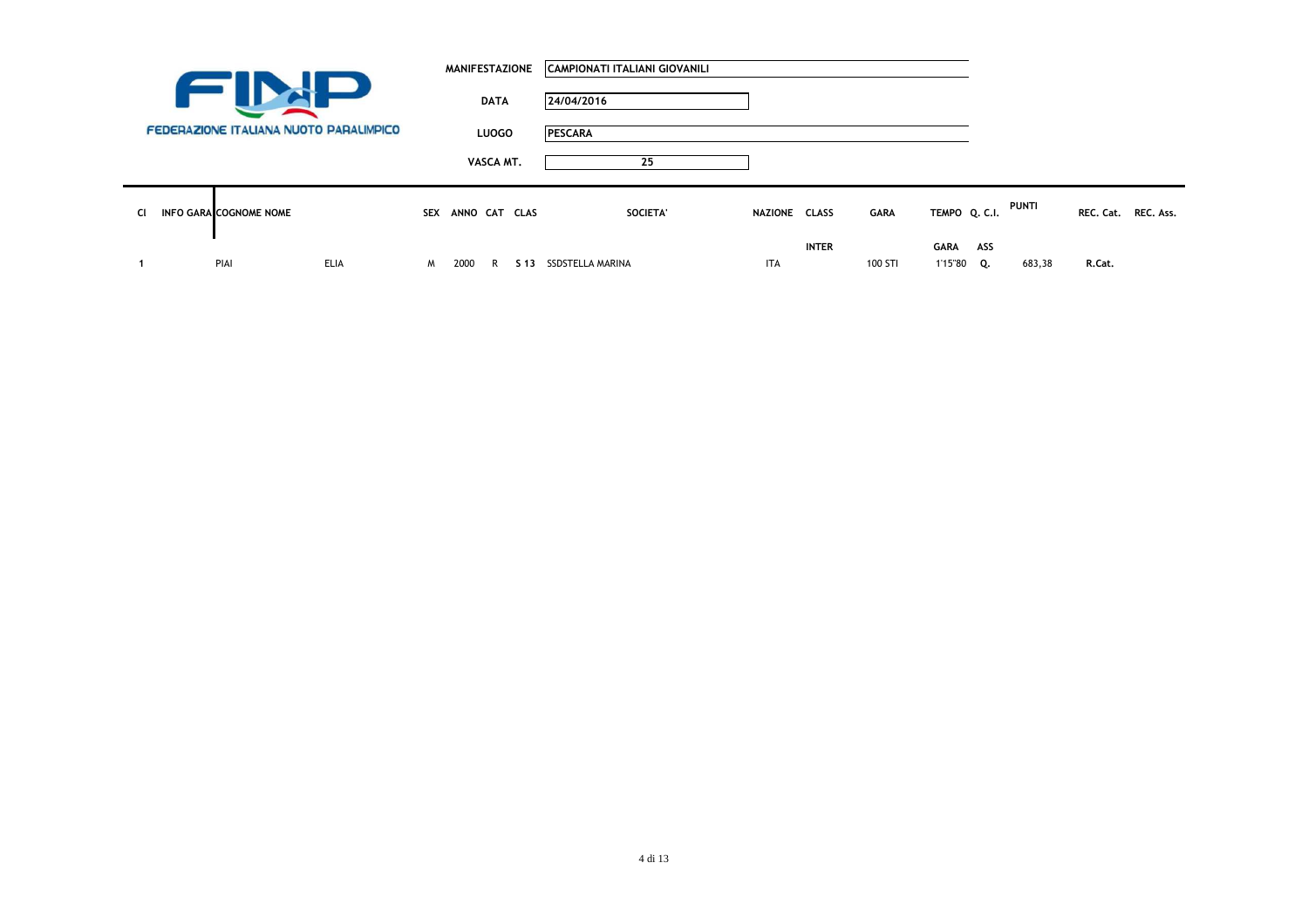|                |                                        |                                                               |    | <b>MANIFESTAZIONE</b> |              | CAMPIONATI ITALIANI GIOVANILI            |               |              |                |               |     |        |        |                     |
|----------------|----------------------------------------|---------------------------------------------------------------|----|-----------------------|--------------|------------------------------------------|---------------|--------------|----------------|---------------|-----|--------|--------|---------------------|
|                |                                        |                                                               |    |                       | <b>DATA</b>  | 24/04/2016                               |               |              |                |               |     |        |        |                     |
|                | FEDERAZIONE ITALIANA NUOTO PARALIMPICO |                                                               |    |                       | <b>LUOGO</b> | <b>PESCARA</b>                           |               |              |                |               |     |        |        |                     |
|                |                                        |                                                               |    |                       | VASCA MT.    | 25                                       |               |              |                |               |     |        |        |                     |
| <b>CI</b>      | <b>INFO GARA COGNOME NOME</b>          |                                                               |    | SEX ANNO CAT CLAS     |              | SOCIETA'                                 | NAZIONE CLASS |              | <b>GARA</b>    | TEMPO Q. C.I. |     | PUNTI  |        | REC. Cat. REC. Ass. |
|                |                                        |                                                               |    |                       |              |                                          |               | <b>INTER</b> |                | GARA          | ASS |        |        |                     |
|                |                                        | 50m Farfalla S3-S7 "R-J-C" - S3-S13 "E" - S14 "E-J" - C21 "J" |    |                       |              |                                          |               |              |                |               |     |        |        |                     |
|                | <b>BOGGIONI</b>                        | <b>MONICA</b>                                                 |    | 1998                  |              | S 06 A.I.C.S. PAVIA NUOTO ASD            | <b>ITA</b>    |              | <b>050 FAR</b> | $0'51''19$ Q. |     | 728,85 | R.Cat. | R.Ass.              |
| $\overline{2}$ | <b>BROLLI</b>                          | ALICE                                                         | F. | 1997                  |              | S 06 ASD DELFINI CREMONA ONLUS           | ITA           | X O          | <b>050 FAR</b> | $0'57''65$ Q. |     | 647,18 |        |                     |
| $\mathbf{1}$   | SPINELLA                               | <b>CHIARA</b>                                                 | F. | 2001                  | R            | S 06 PHB POL. BERGAMASCA ONLUS           | <b>ITA</b>    |              | <b>050 FAR</b> | 1'32"47       |     | 403,48 |        |                     |
| $\mathbf{1}$   | <b>PIETRONI</b>                        | <b>ELENA</b>                                                  | F. | 1996                  | C.           | S 07 ASD DIVERSAMENTE-ABILI BRIANTEA '84 | <b>ITA</b>    | X O          | <b>050 FAR</b> | $0'54''99$ Q. |     | 632,11 |        |                     |
|                | DEL MASTRO                             | MARIKA                                                        | F. | 2003                  | E.           | S 09 CIRCOLO CANOTTIERI ANIENE           | ITA           |              | <b>050 FAR</b> | 0'40"05       |     | 800,50 |        |                     |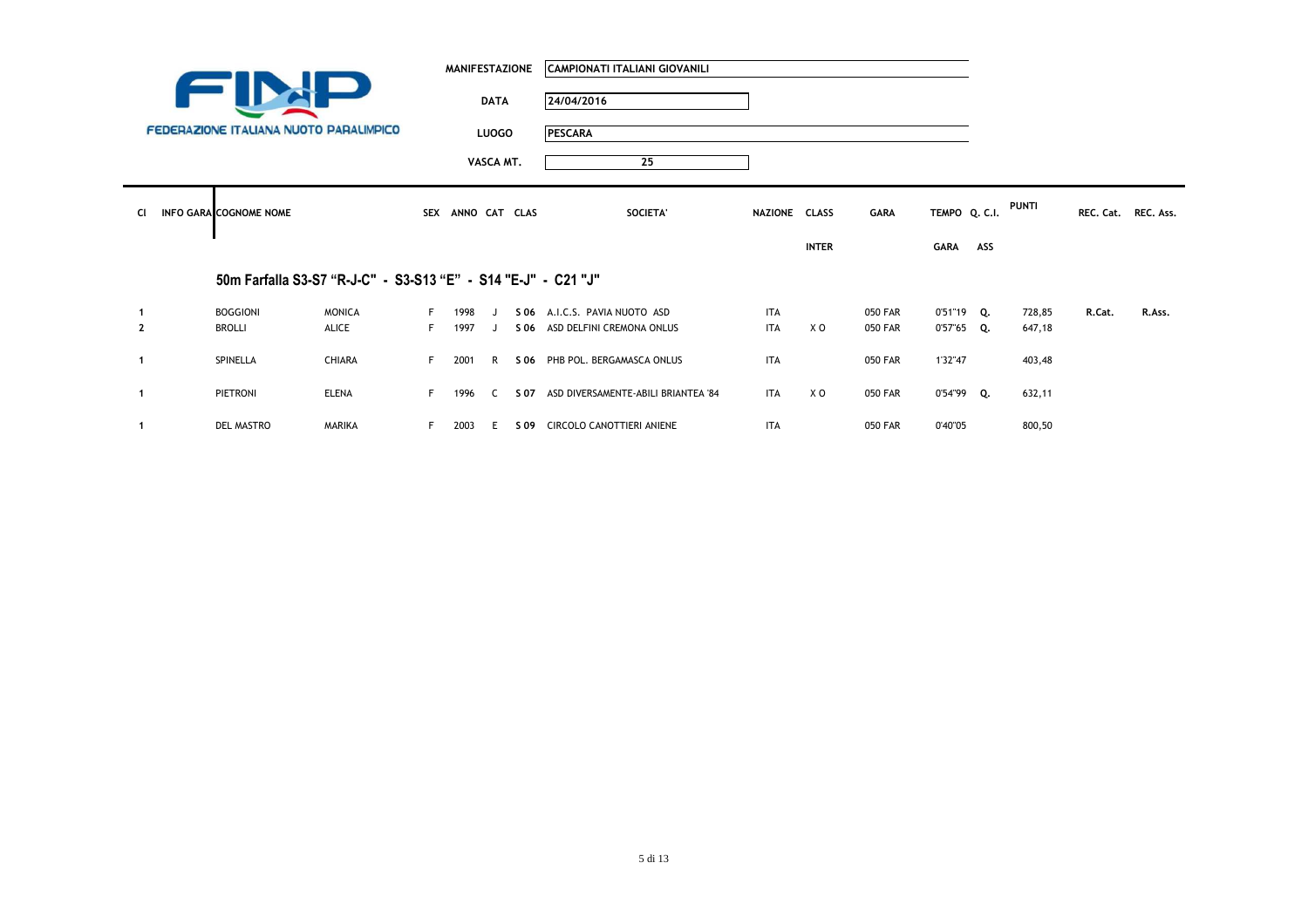|              |                                               |                                                  |          | MANIFESTAZIONE    |              | CAMPIONATI ITALIANI GIOVANILI  |               |              |                |               |     |              |                     |  |
|--------------|-----------------------------------------------|--------------------------------------------------|----------|-------------------|--------------|--------------------------------|---------------|--------------|----------------|---------------|-----|--------------|---------------------|--|
|              |                                               |                                                  |          |                   | <b>DATA</b>  | 24/04/2016                     |               |              |                |               |     |              |                     |  |
|              | <b>FEDERAZIONE ITALIANA NUOTO PARALIMPICO</b> |                                                  |          |                   | <b>LUOGO</b> | <b>PESCARA</b>                 |               |              |                |               |     |              |                     |  |
|              |                                               |                                                  |          |                   | VASCA MT.    | 25                             |               |              |                |               |     |              |                     |  |
| CI.          | <b>INFO GARA COGNOME NOME</b>                 |                                                  |          | SEX ANNO CAT CLAS |              | SOCIETA'                       | NAZIONE CLASS |              | <b>GARA</b>    | TEMPO Q. C.I. |     | <b>PUNTI</b> | REC. Cat. REC. Ass. |  |
|              |                                               |                                                  |          |                   |              |                                |               | <b>INTER</b> |                | GARA          | ASS |              |                     |  |
|              |                                               | 100m Farfalla S8-S13 "R-J-C" - S14 "J" - C21 "J" |          |                   |              |                                |               |              |                |               |     |              |                     |  |
| $\mathbf{1}$ | <b>BELLIN</b>                                 | <b>MARIA ROZALIA</b>                             | F        | 1994              | C.           | S 09 ASD ASPEA PADOVA ONLUS    | <b>ITA</b>    | $\circ$      | <b>100 FAR</b> | 1'46"50 Q.    |     | 642,35       |                     |  |
| $\mathbf{1}$ | <b>ALIBRANDI</b>                              | LORENZO                                          | <b>M</b> | 1994              |              | C S 08 SS LAZIO NUOTO          | ITA           | X O          | <b>100 FAR</b> | 1'16"77 Q.    |     | 792,24       |                     |  |
| $\mathbf{1}$ | PREZZI                                        | <b>YURI</b>                                      | M        | 1994              | $\mathsf{C}$ | S 09 CIRCOLO CANOTTIERI ANIENE | <b>ITA</b>    | X O          | <b>100 FAR</b> | 1'07"32 Q.    |     | 888,89       |                     |  |
| $\mathbf{1}$ | <b>LOBBA</b>                                  | ANDREA                                           | M        | 1999              | $\mathbf{J}$ | S 09 SSD RARI NANTES MAROSTICA | ITA           | X O          | <b>100 FAR</b> | 1'12"66 Q.    |     | 823,56       |                     |  |
| $\mathbf{1}$ | <b>URSO</b>                                   | SALVATORE                                        | <b>M</b> | 1999              | $\mathbf{J}$ | S 12 ASD NOIVED NAPOLI         | ITA           | X O          | <b>100 FAR</b> | 1'18"82 Q.    |     | 734,33       | R.Cat.              |  |
| $\mathbf{1}$ | PIAI                                          | <b>ELIA</b>                                      | M        | 2000              |              | R S 13 SSDSTELLA MARINA        | <b>ITA</b>    |              | <b>100 FAR</b> | 1'25"61       |     | 656,58       | R.Cat.              |  |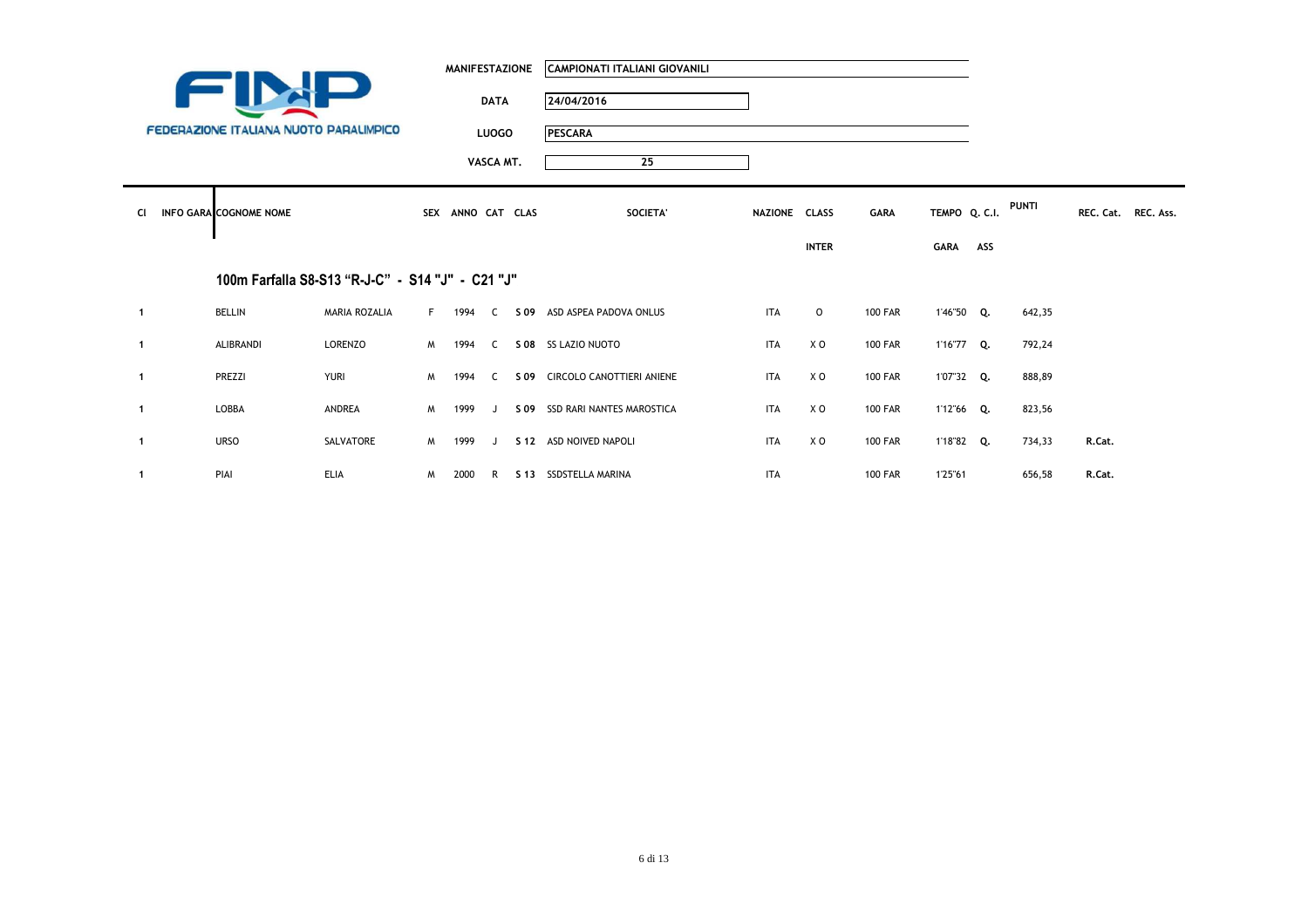|                |                                               |                                                     |    | <b>MANIFESTAZIONE</b> |              | CAMPIONATI ITALIANI GIOVANILI             |               |                |                |               |     |              |                     |        |
|----------------|-----------------------------------------------|-----------------------------------------------------|----|-----------------------|--------------|-------------------------------------------|---------------|----------------|----------------|---------------|-----|--------------|---------------------|--------|
|                |                                               |                                                     |    |                       | <b>DATA</b>  | 24/04/2016                                |               |                |                |               |     |              |                     |        |
|                | <b>FEDERAZIONE ITALIANA NUOTO PARALIMPICO</b> |                                                     |    |                       | <b>LUOGO</b> | <b>PESCARA</b>                            |               |                |                |               |     |              |                     |        |
|                |                                               |                                                     |    |                       | VASCA MT.    | $\overline{25}$                           |               |                |                |               |     |              |                     |        |
|                |                                               |                                                     |    |                       |              |                                           |               |                |                |               |     |              |                     |        |
|                | CI INFO GARA COGNOME NOME                     |                                                     |    | SEX ANNO CAT CLAS     |              | SOCIETA'                                  | NAZIONE CLASS |                | <b>GARA</b>    | TEMPO Q. C.I. |     | <b>PUNTI</b> | REC. Cat. REC. Ass. |        |
|                |                                               |                                                     |    |                       |              |                                           |               | <b>INTER</b>   |                | GARA          | ASS |              |                     |        |
|                |                                               | 100m Dorso S1-S2 S6-S13 "R-J-C" - S14 "J" - C21 "J" |    |                       |              |                                           |               |                |                |               |     |              |                     |        |
| $\mathbf{1}$   | <b>MUFFI</b>                                  | <b>CLAUDIA</b>                                      | F. | 1998                  | J            | S 06 ASD VITA E SPORT                     | <b>ITA</b>    |                | <b>100 DOR</b> | 2'24"36       |     | 592,06       |                     |        |
| $\mathbf{1}$   | CANOCI                                        | GRAZIA                                              | F  | 2000                  | R            | S 06 POL. BRESCIANA NO FRONTIERE ON       | <b>ITA</b>    |                | <b>100 DOR</b> | 3'00"20       |     | 474,31       |                     |        |
| $\mathbf{1}$   | ALBANESE                                      | <b>ELENA</b>                                        | F. | 1998                  | J            | S 07 ASD FAI SPORT                        | <b>ITA</b>    |                | <b>100 DOR</b> | 2'37"46       |     | 527,18       |                     |        |
| 1              | <b>BELLINGERI</b>                             | <b>GIULIA</b>                                       | F  | 2000                  | R            | S 07 A.I.C.S. PAVIA NUOTO ASD             | <b>ITA</b>    |                | <b>100 DOR</b> | 1'54"50       | Q.  | 724,98       | R.Cat.              |        |
| $\overline{2}$ | MAGGI                                         | CAMILLA                                             | F  | 2001                  | R            | S 07 EFFEGIQUADRO                         | <b>ITA</b>    |                | <b>100 DOR</b> | 2'05"04 Q.    |     | 663,87       |                     |        |
| $\mathbf{1}$   | <b>TOTO</b>                                   | <b>JESSICA</b>                                      | F. | 1998                  | J            | S 08 ASD VITA E SPORT                     | <b>ITA</b>    |                | <b>100 DOR</b> | 2'21"90       |     | 543,34       |                     |        |
| $\mathbf{1}$   | <b>VICCH</b>                                  | SILVIA                                              | F. | 2000                  | R            | S 09 PHB POL. BERGAMASCA ONLUS            | <b>ITA</b>    |                | <b>100 DOR</b> | 1'33"05 Q.    |     | 749,60       |                     |        |
| $\mathbf{1}$   | <b>RABBOLINI</b>                              | <b>MARTINA</b>                                      | F. | 1998                  | J            | S 11 G.S. DIL. NON VEDENTI MILANO - ONLUS | <b>ITA</b>    | X O            | <b>100 DOR</b> | 1'25"60 Q.    |     | 924,88       |                     |        |
| $\mathbf{1}$   | CATALANO                                      | <b>FRANCESCA</b>                                    | F. | 2000                  | R            | S 11 A.P.D. DHEA SPORT                    | <b>ITA</b>    |                | <b>100 DOR</b> | 2'19"41 Q.    |     | 567,89       |                     |        |
| $\mathbf{1}$   | <b>BELOTTI</b>                                | SARA                                                | F. | 1999                  | J            | S 13 OLIMPIC SWIM PRO ASD                 | <b>ITA</b>    | X O            | <b>100 DOR</b> | 1'30"73 Q.    |     | 771,52       | R.Cat.              | R.Ass. |
| 1              | PADOVAN                                       | <b>CLAUDIO</b>                                      | M  | 2000                  | R            | S 06 CUS TORINO                           | <b>ITA</b>    |                | <b>100 DOR</b> | 2'18"67       |     | 539,12       |                     |        |
| $\mathbf{1}$   | PICCO                                         | GABRIELE                                            | M  | 1996                  | C            | S 07 ASD FAI SPORT                        | <b>ITA</b>    |                | <b>100 DOR</b> | 2'18"37       |     | 513,33       |                     |        |
| $\mathbf{1}$   | <b>FANTIN</b>                                 | <b>ANTONIO</b>                                      | M  | 2001                  | $\mathsf{R}$ | S 07 ASD FAI SPORT                        | <b>ITA</b>    |                | <b>100 DOR</b> | 1'29"77 Q.    |     | 791,24       | R.Cat.              |        |
| $\mathbf{1}$   | PREZZI                                        | <b>YURI</b>                                         | M  | 1994                  | C            | S 09 CIRCOLO CANOTTIERI ANIENE            | <b>ITA</b>    | X <sub>0</sub> | <b>100 DOR</b> | 1'12"88 Q.    |     | 859,91       |                     |        |
| $\mathbf{1}$   | <b>BICELLI</b>                                | <b>FEDERICO</b>                                     | M  | 1999                  | J            | S 09 POL. BRESCIANA NO FRONTIERE ON       | <b>ITA</b>    | X O            | <b>100 DOR</b> | 1'11"47 Q.    |     | 876,87       |                     |        |
| $\mathbf{1}$   | PALUMBO                                       | <b>VINCENZO</b>                                     | M  | 2001                  | R            | S 09 A.P.D. DHEA SPORT                    | ITA           |                | <b>100 DOR</b> | 1'29"96 Q.    |     | 696,64       |                     |        |
| $\mathbf{1}$   | <b>APUANI</b>                                 | ALESSANDRO                                          | M  | 2000                  |              | R S 10 PHB POL. BERGAMASCA ONLUS          | <b>ITA</b>    |                | <b>100 DOR</b> | 1'29"37 Q.    |     | 676,18       | R.Cat.              |        |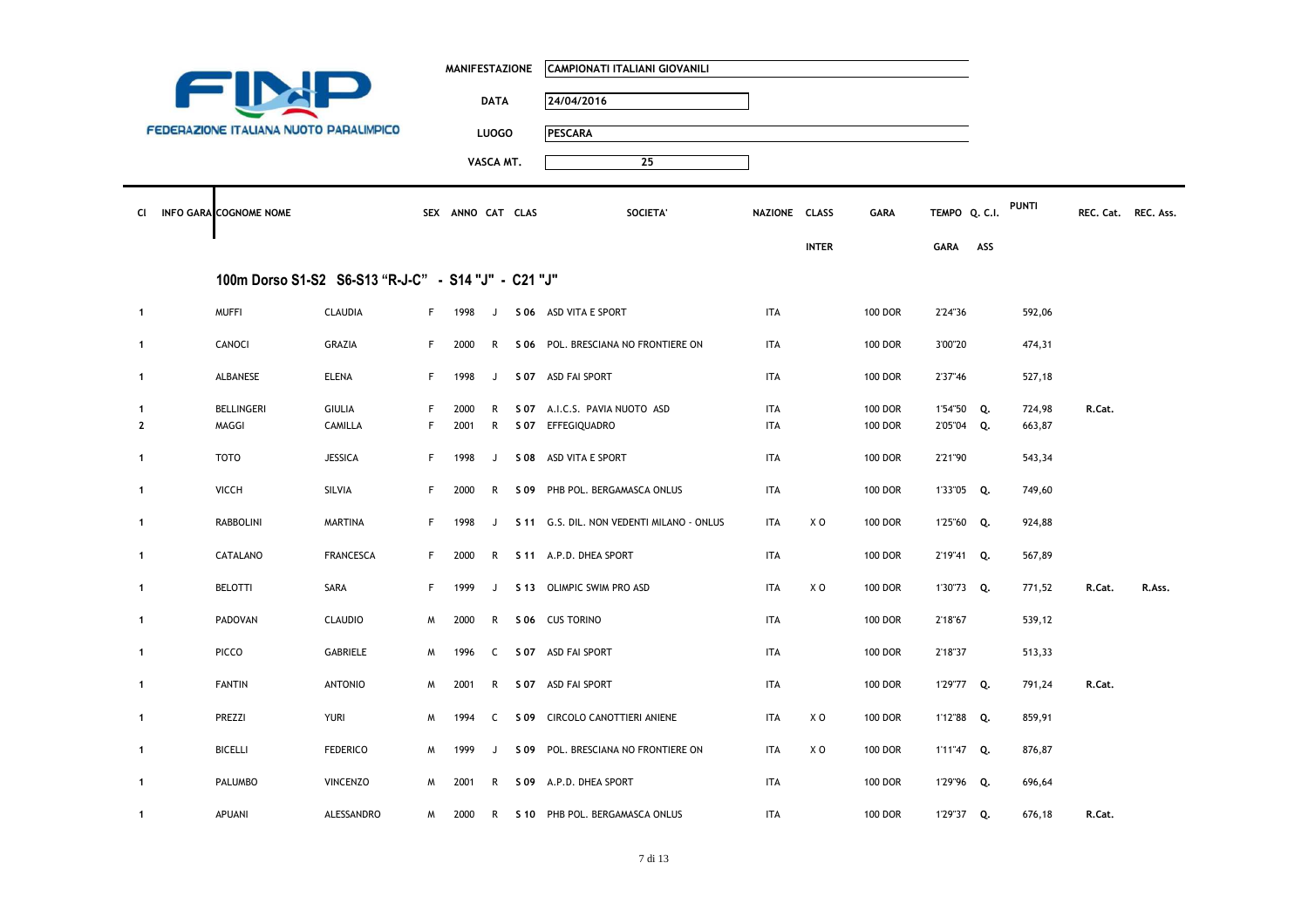|              |               |                                                               |                 |          | <b>MANIFESTAZIONE</b> |              | CAMPIONATI ITALIANI GIOVANILI       |               |              |                |               |     |              |                     |  |
|--------------|---------------|---------------------------------------------------------------|-----------------|----------|-----------------------|--------------|-------------------------------------|---------------|--------------|----------------|---------------|-----|--------------|---------------------|--|
|              |               |                                                               |                 |          |                       | <b>DATA</b>  | 24/04/2016                          |               |              |                |               |     |              |                     |  |
|              |               | FEDERAZIONE ITALIANA NUOTO PARALIMPICO                        |                 |          |                       | <b>LUOGO</b> | PESCARA                             |               |              |                |               |     |              |                     |  |
|              |               |                                                               |                 |          |                       | VASCA MT.    | 25                                  |               |              |                |               |     |              |                     |  |
|              |               |                                                               |                 |          |                       |              |                                     |               |              |                |               |     | <b>PUNTI</b> |                     |  |
| <b>CI</b>    |               | <b>INFO GARA COGNOME NOME</b>                                 |                 |          | SEX ANNO CAT CLAS     |              | SOCIETA'                            | NAZIONE CLASS |              | GARA           | TEMPO Q. C.I. |     |              | REC. Cat. REC. Ass. |  |
|              |               |                                                               |                 |          |                       |              |                                     |               | <b>INTER</b> |                | <b>GARA</b>   | ASS |              |                     |  |
|              |               | 50m Rana SB1-SB3 "R-J-C" e SB1-SB13 "E" - S14 "E-J" - C21 "J" |                 |          |                       |              |                                     |               |              |                |               |     |              |                     |  |
| FG           |               | RESTA                                                         | <b>MASSIMO</b>  | M        | 2004                  | E.           | SB04 SSD DLF SPORT BOLOGNA ARL      | <b>ITA</b>    |              | <b>050 RAN</b> | 1'02"81       |     |              |                     |  |
| $\mathbf{1}$ |               | NICOLETTI                                                     | <b>FRANCESO</b> | <b>M</b> | 2006                  | E.           | SB09 POLHA - VARESE ASS.POLISP.DILE | <b>ITA</b>    |              | 050 RAN        | 0'47"34       |     | 646,60       |                     |  |
| $\mathbf{1}$ |               | SARACINO                                                      | CHRISTIAN       | M        | 2003                  | E.           | SB12 A.P.D. DHEA SPORT              | <b>ITA</b>    |              | <b>050 RAN</b> | 0'53"42       |     | 589,29       |                     |  |
|              | <b>NO-LAT</b> | RODELLA                                                       | THOMAS          | M.       | 2006                  | E.           | SB13 ASD ASPEA PADOVA ONLUS         | <b>ITA</b>    |              | <b>050 RAN</b> | 1'00"24       |     | 510,13       |                     |  |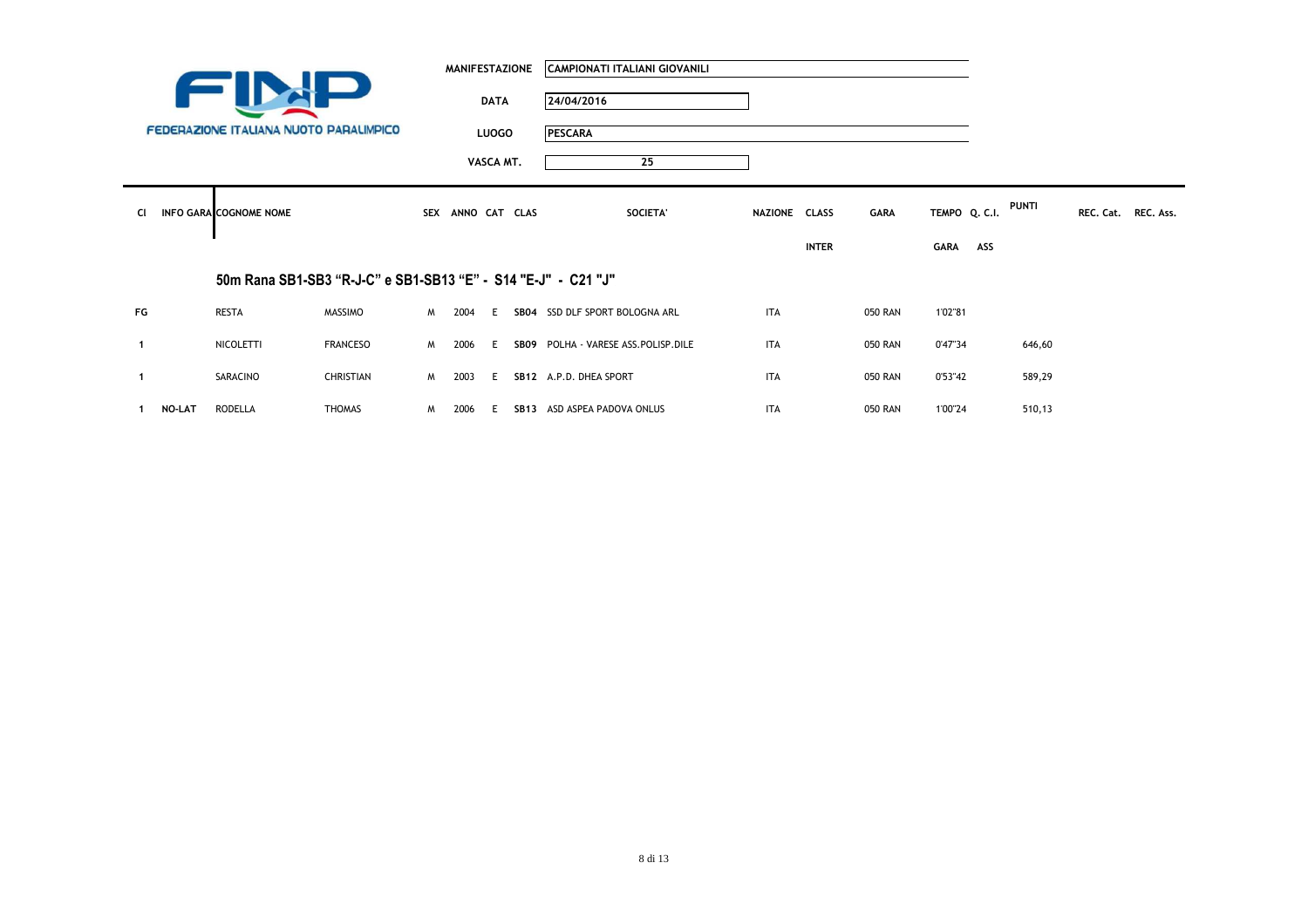|                |               |                                                |                   |    | <b>MANIFESTAZIONE</b> |              | CAMPIONATI ITALIANI GIOVANILI             |               |              |                |               |     |        |                     |        |
|----------------|---------------|------------------------------------------------|-------------------|----|-----------------------|--------------|-------------------------------------------|---------------|--------------|----------------|---------------|-----|--------|---------------------|--------|
|                |               |                                                |                   |    |                       | <b>DATA</b>  | 24/04/2016                                |               |              |                |               |     |        |                     |        |
|                |               | <b>FEDERAZIONE ITALIANA NUOTO PARALIMPICO</b>  |                   |    |                       | <b>LUOGO</b> | <b>PESCARA</b>                            |               |              |                |               |     |        |                     |        |
|                |               |                                                |                   |    |                       | VASCA MT.    | 25                                        |               |              |                |               |     |        |                     |        |
|                |               |                                                |                   |    |                       |              |                                           |               |              |                |               |     |        |                     |        |
| CI             |               | INFO GARA COGNOME NOME                         |                   |    | SEX ANNO CAT CLAS     |              | <b>SOCIETA</b>                            | NAZIONE CLASS |              | <b>GARA</b>    | TEMPO Q. C.I. |     | PUNTI  | REC. Cat. REC. Ass. |        |
|                |               |                                                |                   |    |                       |              |                                           |               | <b>INTER</b> |                | <b>GARA</b>   | ASS |        |                     |        |
|                |               | 100m Rana SB4-SB13 "R-J-C" - S14 "J" - C21 "J" |                   |    |                       |              |                                           |               |              |                |               |     |        |                     |        |
| $\mathbf{1}$   |               | <b>BRIZIO</b>                                  | SOFIA             | F  | 1997                  | J            | SB04 PHB POL. BERGAMASCA ONLUS            | <b>ITA</b>    |              | <b>100 RAN</b> | 2'56"79 Q.    |     | 617,57 |                     |        |
| $\overline{2}$ |               | DE NICOLA                                      | MARIA             | F. | 1998                  | J            | SB04 EFFEGIQUADRO                         | ITA           |              | <b>100 RAN</b> | 3'36"25 Q.    |     | 504,88 |                     |        |
| $\mathbf{1}$   |               | VELLUCCI                                       | CHIARA            | F. | 1997                  | J            | SB05 SS LAZIO NUOTO                       | ITA           |              | <b>100 RAN</b> | 2'35"79 Q.    |     | 632,52 |                     |        |
| $\mathbf{1}$   |               | PIETRONI                                       | <b>ELENA</b>      | F. | 1996                  | C            | SB06 ASD DIVERSAMENTE-ABILI BRIANTEA '84  | <b>ITA</b>    | X O          | <b>100 RAN</b> | 2'25"95 Q.    |     | 666,80 |                     |        |
| $\overline{2}$ |               | <b>MUSTEATA</b>                                | <b>IULIA</b>      | F. | 1995                  | C            | SB06 POL. BRESCIANA NO FRONTIERE ON       | 0             |              | <b>100 RAN</b> | 3'01"12 Q.    |     | 537,32 |                     |        |
| $\mathbf{1}$   |               | <b>BROLLI</b>                                  | <b>ALICE</b>      | F. | 1997                  | J            | SB06 ASD DELFINI CREMONA ONLUS            | <b>ITA</b>    | x o          | <b>100 RAN</b> | 2'24"87 Q.    |     | 671,77 |                     |        |
| $\mathbf{1}$   |               | <b>BELLIN</b>                                  | MARIA ROZALIA     | F. | 1994                  | C            | SB09 ASD ASPEA PADOVA ONLUS               | ITA           | 0            | <b>100 RAN</b> | 1'54"67 Q.    |     | 679,43 |                     |        |
| $\mathbf{1}$   |               | <b>RABBOLINI</b>                               | <b>MARTINA</b>    | F. | 1998                  | J            | SB11 G.S. DIL. NON VEDENTI MILANO - ONLUS | ITA           | x o          | <b>100 RAN</b> | 1'36"41 Q.    |     | 947,62 | R.Cat.              | R.Ass. |
| -1             | <b>NO-LAT</b> | <b>MANTOAN</b>                                 | LARA              | F  | 1999                  | J            | SB12 ASD ASPEA PADOVA ONLUS               | <b>ITA</b>    | X O          | <b>100 RAN</b> | 2'13"63 Q.    |     | 584,37 |                     |        |
| $\mathbf{1}$   | NO-LAT        | <b>GASTALDI</b>                                | <b>ANNA LAURA</b> | F. | 2000                  | R            | SB12 ASD ASPEA PADOVA ONLUS               | <b>ITA</b>    | X O          | <b>100 RAN</b> | 2'00"39 Q.    |     | 648,64 |                     |        |
| $\mathbf{1}$   |               | <b>LUSCRI</b>                                  | CAMILLA           | F. | 2002                  | R            | SB13 A.I.C.S. PAVIA NUOTO ASD             | ITA           | Χ            | <b>100 RAN</b> | 1'37"74 Q.    |     | 811,44 | R.Cat.              | R.Ass. |
| $\mathbf{1}$   |               | <b>ROTA</b>                                    | <b>MATTEO</b>     | M  | 1994                  | C            | SB05 PHB POL. BERGAMASCA ONLUS            | ITA           |              | <b>100 RAN</b> | 2'17"42 Q.    |     | 681,05 |                     |        |
| $\mathbf{1}$   |               | LOBBA                                          | ANDREA            | M  | 1999                  | J            | SB08 SSD RARI NANTES MAROSTICA            | ITA           | X O          | <b>100 RAN</b> | 1'29"81 Q.    |     | 768,51 |                     |        |
| $\mathbf{1}$   |               | NADALET                                        | ANDREA            | M  | 1996                  | C            | SB09 ASD FAI SPORT                        | ITA           |              | <b>100 RAN</b> | 1'25"80 Q.    |     | 772,61 | R.Cat.              | R.Ass. |
| $\mathbf{1}$   |               | BASSANI                                        | <b>FEDERICO</b>   | M  | 1996                  | C            | SB11 CIRCOLO CANOTTIERI ANIENE            | ITA           | X O          | <b>100 RAN</b> | 1'27"12 Q.    |     | 831,38 | R.Cat.              | R.Ass. |
| 1              |               | SASSO                                          | <b>RICCARDO</b>   | M  | 1999                  | J            | SB13 SSDSTELLA MARINA                     | <b>ITA</b>    |              | <b>100 RAN</b> | 1'48"16 Q.    |     | 606,14 |                     |        |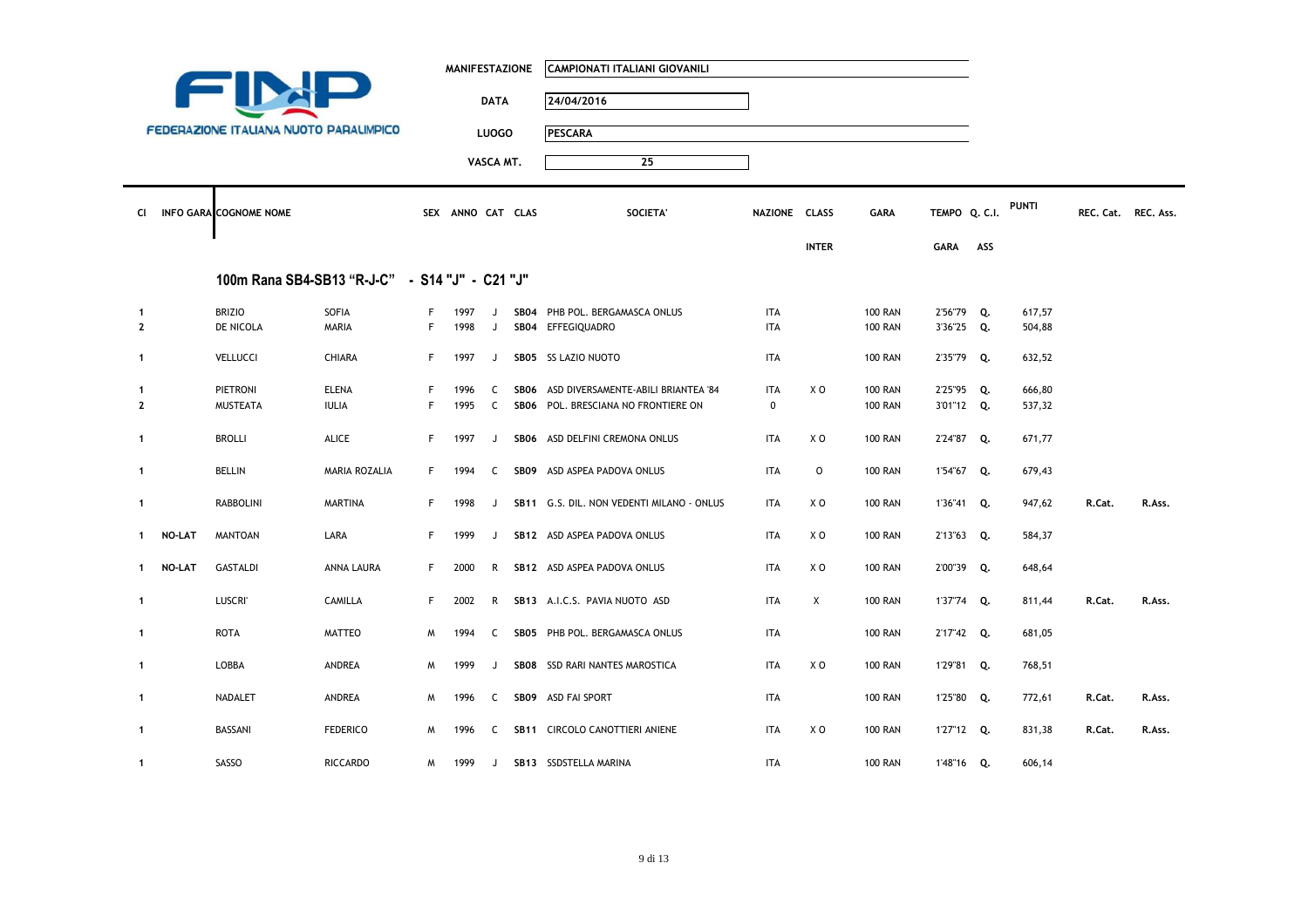|                |                                                         |                   |             | <b>MANIFESTAZIONE</b> |              | CAMPIONATI ITALIANI GIOVANILI       |               |              |         |               |     |        |                     |  |
|----------------|---------------------------------------------------------|-------------------|-------------|-----------------------|--------------|-------------------------------------|---------------|--------------|---------|---------------|-----|--------|---------------------|--|
|                |                                                         |                   |             |                       | <b>DATA</b>  | 24/04/2016                          |               |              |         |               |     |        |                     |  |
|                | <b>FEDERAZIONE ITALIANA NUOTO PARALIMPICO</b>           |                   |             |                       | <b>LUOGO</b> | <b>PESCARA</b>                      |               |              |         |               |     |        |                     |  |
|                |                                                         |                   |             |                       |              |                                     |               |              |         |               |     |        |                     |  |
|                |                                                         |                   |             |                       | VASCA MT.    | 25                                  |               |              |         |               |     |        |                     |  |
| CI.            | <b>INFO GARA COGNOME NOME</b>                           |                   |             | SEX ANNO CAT CLAS     |              | SOCIETA'                            | NAZIONE CLASS |              | GARA    | TEMPO Q. C.I. |     | PUNTI  | REC. Cat. REC. Ass. |  |
|                |                                                         |                   |             |                       |              |                                     |               | <b>INTER</b> |         | GARA          | ASS |        |                     |  |
|                | 50m Stile Libero S1-S13 "E-R-J-C" - S14 "E-J" - C21 "J" |                   |             |                       |              |                                     |               |              |         |               |     |        |                     |  |
| $\mathbf{1}$   | PADOVAN                                                 | <b>MICHELA</b>    | F           | 1999                  | J            | S 04 CUS TORINO                     | <b>ITA</b>    |              | 050 STI | 1'14"28 Q.    |     | 589,66 |                     |  |
| $\mathbf{1}$   | <b>FILIPPINI</b>                                        | <b>BEATRICE</b>   | F.          | 2002                  | R            | S 04 POL. BRESCIANA NO FRONTIERE ON | <b>ITA</b>    |              | 050 STI | 2'25"32       |     | 301,40 |                     |  |
| ASS            | <b>LEOPARDI</b>                                         | SHARON            | F           | 2002                  | R            | S 04 ASD NUOTO DISABILI SULMONA     | <b>ITA</b>    |              | 050 STI |               |     |        |                     |  |
| $\mathbf{1}$   | <b>VELLUCCI</b>                                         | CHIARA            | F           | 1997                  | J            | S 05 SS LAZIO NUOTO                 | <b>ITA</b>    |              | 050 STI | 1'06"37 Q.    |     | 553,11 |                     |  |
| $\mathbf{1}$   | <b>AGOSTINI</b>                                         | <b>IRENE</b>      | F           | 2001                  | R            | S 05 ASD ASPEA PADOVA ONLUS         | <b>ITA</b>    |              | 050 STI | 0'50"51 Q.    |     | 726,79 |                     |  |
| $\overline{2}$ | <b>MESCHINI</b>                                         | <b>CATERINA</b>   | $\mathsf F$ | 2002                  | R            | S 05 POL. DISABILI FABRIANO MIRASOL | ITA           | X            | 050 STI | 0'52"40 Q.    |     | 700,57 |                     |  |
| 3              | <b>MIGLIACCIO</b>                                       | ANGELA            | F           | 2000                  | R            | S 05 A.P.D. DHEA SPORT              | <b>ITA</b>    |              | 050 STI | 0'59"24 Q.    |     | 619,68 |                     |  |
| 4              | CELATO                                                  | <b>ISABELLA</b>   | F           | 2000                  | R            | S 05 POL. BRESCIANA NO FRONTIERE ON | ITA           |              | 050 STI | 1'32"97       |     | 394,86 |                     |  |
| $\mathbf{1}$   | <b>D'OTTAVI</b>                                         | <b>DARIA</b>      | F.          | 1994                  | C            | S 06 SS LAZIO NUOTO                 | <b>ITA</b>    |              | 050 STI | 0'56"88       |     | 622,36 |                     |  |
| $\mathbf{1}$   | <b>MUFFI</b>                                            | <b>CLAUDIA</b>    | F.          | 1998                  | J            | S 06 ASD VITA E SPORT               | <b>ITA</b>    |              | 050 STI | 1'03"61       |     | 556,52 |                     |  |
| $\mathbf{1}$   | CANOCI                                                  | GRAZIA            | F.          | 2000                  | R            | S 06 POL. BRESCIANA NO FRONTIERE ON | <b>ITA</b>    |              | 050 STI | 1'25"16       |     | 415,69 |                     |  |
| $\overline{2}$ | SPINELLA                                                | CHIARA            | F           | 2001                  | R            | S 06 PHB POL. BERGAMASCA ONLUS      | <b>ITA</b>    |              | 050 STI | 1'33"63       |     | 378,08 |                     |  |
| $\mathbf{1}$   | MUSTEATA                                                | <b>IULIA</b>      | F           | 1995                  | C            | S 07 POL. BRESCIANA NO FRONTIERE ON | 0             |              | 050 STI | 1'04"18       |     | 505,92 |                     |  |
| $\mathbf{1}$   | ALBANESE                                                | <b>ELENA</b>      | F           | 1998                  | J            | S 07 ASD FAI SPORT                  | <b>ITA</b>    |              | 050 STI | 1'15"17       |     | 431,95 |                     |  |
| $\mathbf{1}$   | <b>BELLINGERI</b>                                       | <b>GIULIA</b>     | F           | 2000                  |              | R S 07 A.I.C.S. PAVIA NUOTO ASD     | <b>ITA</b>    |              | 050 STI | 0'44"26 Q.    |     | 733,62 |                     |  |
| $\mathbf{1}$   | DEL MASTRO                                              | MARIKA            | F.          | 2003                  | E            | S 09 CIRCOLO CANOTTIERI ANIENE      | <b>ITA</b>    |              | 050 STI | 0'37"80 Q.    |     | 770,11 | R.Cat.              |  |
| $\mathbf{1}$   | <b>GENUA</b>                                            | <b>FRANCESCA</b>  | F.          | 1997                  | J            | S 09 A.P.D. DHEA SPORT              | ITA           |              | 050 STI | 1'04"84       |     | 448,95 |                     |  |
| $\mathbf{1}$   | <b>GRANCEA</b>                                          | <b>FLORENTINA</b> | F.          | 2000                  | R            | S 09 POL. BRESCIANA NO FRONTIERE ON | <b>ITA</b>    |              | 050 STI | 0'35"84 Q.    |     | 812,22 |                     |  |
| $\mathbf{1}$   | PANZA                                                   | SILVIA            | F.          | 1998                  |              | J S 10 PHB POL. BERGAMASCA ONLUS    | <b>ITA</b>    |              | 050 STI | 0'45"02       |     | 628,83 |                     |  |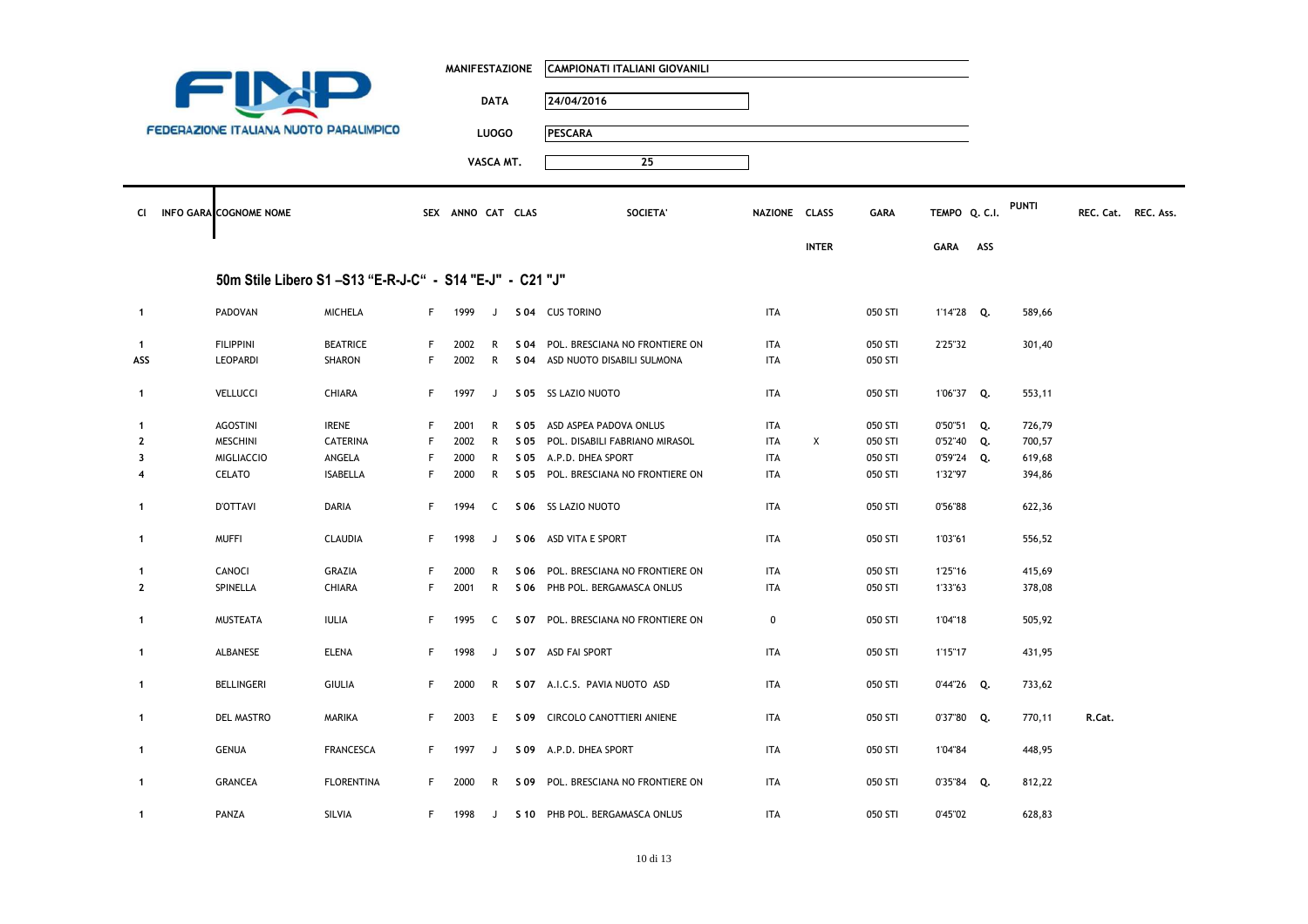|                                               | <b>MANIFESTAZIONE</b> | CAMPIONATI ITALIANI GIOVANILI |
|-----------------------------------------------|-----------------------|-------------------------------|
|                                               | <b>DATA</b>           | 24/04/2016                    |
| <b>FEDERAZIONE ITALIANA NUOTO PARALIMPICO</b> | LUOGO                 | <b>PESCARA</b>                |
|                                               | VASCA MT.             | 25                            |
|                                               |                       |                               |

| Сl                 | INFO GARA COGNOME NOME         |                            |        | SEX ANNO CAT CLAS |          | <b>SOCIETA</b>                                                        | NAZIONE CLASS            |              | <b>GARA</b>        | TEMPO Q. C.I.      |     | PUNTI  | REC. Cat. REC. Ass. |        |
|--------------------|--------------------------------|----------------------------|--------|-------------------|----------|-----------------------------------------------------------------------|--------------------------|--------------|--------------------|--------------------|-----|--------|---------------------|--------|
|                    |                                |                            |        |                   |          |                                                                       |                          | <b>INTER</b> |                    | <b>GARA</b>        | ASS |        |                     |        |
| 1 FG               | RABBOLINI                      | <b>MARTINA</b>             | F      | 1998              | J        | S 11 G.S. DIL. NON VEDENTI MILANO - ONLUS                             | <b>ITA</b>               | X O          | 050 STI            | 0'37"69 Q.         |     |        |                     |        |
| $\mathbf{1}$       | CATALANO                       | <b>FRANCESCA</b>           | F.     | 2000              | R        | S 11 A.P.D. DHEA SPORT                                                | ITA                      |              | 050 STI            | 1'01"35            |     | 508,56 |                     |        |
| 1                  | <b>TEOFILI</b>                 | <b>VIVIANA</b>             | F.     | 2003              | E.       | S 13 SS LAZIO NUOTO                                                   | ITA                      |              | 050 STI            | 0'39"02 Q.         |     | 708,61 |                     |        |
| $\mathbf{1}$       | <b>LUSCRI'</b>                 | CAMILLA                    | F.     | 2002              | R        | S 13 A.I.C.S. PAVIA NUOTO ASD                                         | ITA                      | X            | 050 STI            | $0'35''69$ Q.      |     | 774,73 |                     |        |
| $\mathbf{1}$       | <b>CONTI</b>                   | ALESSANDRO                 | M      | 2002              | R        | S 03 POL. BRESCIANA NO FRONTIERE ON                                   | <b>ITA</b>               |              | 050 STI            | 1'19"27 Q.         |     | 545,48 |                     |        |
| $\mathbf{1}$<br>FG | <b>LORENZO</b><br><b>RESTA</b> | GABRIELE<br><b>MASSIMO</b> | W<br>M | 2006<br>2004      | E.<br>E. | S 04 POLHA - VARESE ASS.POLISP.DILE<br>S 04 SSD DLF SPORT BOLOGNA ARL | <b>ITA</b><br><b>ITA</b> |              | 050 STI<br>050 STI | 1'44"93<br>0'48"69 |     | 360,14 |                     |        |
| $\mathbf{1}$       | COLOMBO                        | <b>RUGGERO</b>             | м      | 1999              | J        | S 04 ASD DIVERSAMENTE-ABILI BRIANTEA '84                              | ITA                      |              | 050 STI            | 2'05"55            |     | 301,00 |                     |        |
| $\mathbf{1}$       | DALLA PELLEGRINA               | <b>RICCARDO</b>            | M      | 2002              | R        | S 04 POL. BRESCIANA NO FRONTIERE ON                                   | <b>ITA</b>               |              | 050 STI            | 1'36"60            |     | 391,20 |                     |        |
| $\mathbf{1}$       | <b>BARBIERI</b>                | POMPEO                     | M      | 1994              | C        | S 05 ASD HIDRO SPORT                                                  | <b>ITA</b>               |              | 050 STI            | 0'51"65 Q.         |     | 641,82 |                     |        |
| $\mathbf{2}$       | <b>MORETTI</b>                 | PAOLO                      | м      | 1995              | C        | S 05 POL. BRESCIANA NO FRONTIERE ON                                   | ITA                      |              | 050 STI            | 1'14"75            |     | 443,48 |                     |        |
| 1                  | <b>BEGGIATO</b>                | LUIGI                      | M      | 1998              | J        | S 05 ASD ASPEA PADOVA ONLUS                                           | ITA                      | X O          | 050 STI            | 0'42"31 Q.         |     | 783,50 | R.Cat.              | R.Ass. |
| $\mathbf{1}$       | <b>PICCO</b>                   | GABRIELE                   | M      | 1996              | C        | S 07 ASD FAI SPORT                                                    | ITA                      |              | 050 STI            | 0'56"51            |     | 493,89 |                     |        |
| $\mathbf{1}$       | <b>MISURI</b>                  | DAVIDE                     | M      | 1998              | J        | S 07 ASD TEAM SPORT ISOLA                                             | ITA                      |              | 050 STI            | 0'36"37 Q.         |     | 767,39 |                     |        |
| $\mathbf{1}$       | ZENI                           | LORENZO                    | M      | 2001              | R        | S 07 POLHA - VARESE ASS.POLISP.DILE                                   | <b>ITA</b>               |              | 050 STI            | 0'47"95            |     | 582,06 |                     |        |
| $\mathbf{1}$       | ALIBRANDI                      | LORENZO                    | M      | 1994              | C        | S 08 SS LAZIO NUOTO                                                   | ITA                      | X O          | 050 STI            | 0'31"66 Q.         |     | 829,12 |                     |        |
| 1                  | <b>BURZI</b>                   | <b>MIRKO</b>               | M      | 1994              | C        | S 09 CIRCOLO CANOTTIERI ANIENE                                        | <b>ITA</b>               |              | 050 STI            | 0'31"01 Q.         |     | 821,03 |                     |        |
| $\mathbf{2}$       | NADALET                        | ANDREA                     | м      | 1996              | C        | S 09 ASD FAI SPORT                                                    | ITA                      |              | 050 STI            | 0'33"87 Q.         |     | 751,70 |                     |        |
| $\mathbf{1}$       | NICOLETTI                      | <b>FRANCESO</b>            | M      | 2006              | E        | S 09 POLHA - VARESE ASS. POLISP. DILE                                 | ITA                      |              | 050 STI            | 0'38"85            |     | 655,34 |                     |        |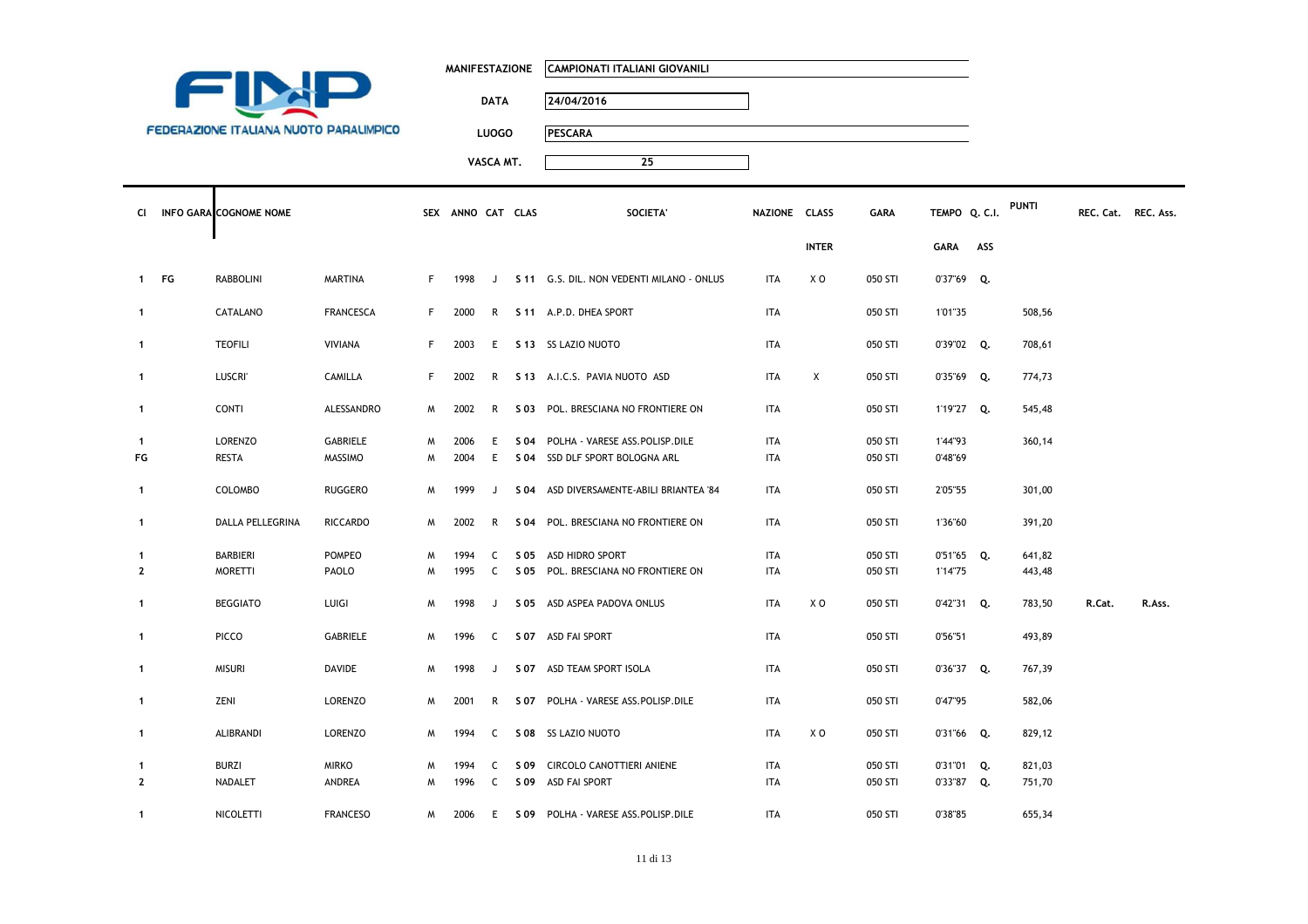|                                               | <b>MANIFESTAZIONE</b> | CAMPIONATI ITALIANI GIOVANILI |               |             |               |       |                     |  |
|-----------------------------------------------|-----------------------|-------------------------------|---------------|-------------|---------------|-------|---------------------|--|
|                                               | <b>DATA</b>           | 24/04/2016                    |               |             |               |       |                     |  |
| <b>FEDERAZIONE ITALIANA NUOTO PARALIMPICO</b> | <b>LUOGO</b>          | <b>PESCARA</b>                |               |             |               |       |                     |  |
|                                               | VASCA MT.             | 25                            |               |             |               |       |                     |  |
| CI INFO GARA COGNOME NOME                     | SEX ANNO CAT CLAS     | SOCIETA'                      | NAZIONE CLASS | <b>GARA</b> | TEMPO Q. C.I. | PUNTI | REC. Cat. REC. Ass. |  |

**Contract Contract** 

|                |                            |                             |          |              |        |              |                                                             |            | <b>INTER</b> |                    | <b>GARA</b>                    | ASS |                  |        |        |
|----------------|----------------------------|-----------------------------|----------|--------------|--------|--------------|-------------------------------------------------------------|------------|--------------|--------------------|--------------------------------|-----|------------------|--------|--------|
|                | PIARDI                     | <b>ENRICO</b>               | M        | 1999         |        |              | S 09 POL. BRESCIANA NO FRONTIERE ON                         | <b>ITA</b> |              | 050 STI            | 0'33"77 Q.                     |     | 753,92           |        |        |
| $\mathbf{2}$   | <b>L'ABBATE</b><br>PALUMBO | LORENZO<br>VINCENZO         | M<br>M   | 2001<br>2001 | R<br>R | S 09         | POLHA - VARESE ASS.POLISP.DILE<br>S 09 A.P.D. DHEA SPORT    | ITA<br>ITA |              | 050 STI<br>050 STI | $0'34''25$ Q.<br>$0'35''48$ Q. |     | 743,36<br>717,59 |        |        |
| $\overline{2}$ | BARLAAM<br>APUANI          | <b>SIMONE</b><br>ALESSANDRO | M<br>M   | 2000<br>2000 | R<br>R | S 10<br>S 10 | POLHA - VARESE ASS.POLISP.DILE<br>PHB POL. BERGAMASCA ONLUS | ITA<br>ITA |              | 050 STI<br>050 STI | $0'27''32$ Q.<br>0'34"18       |     | 861,27<br>688,41 | R.Cat. |        |
|                | SARACINO                   | <b>CHRISTIAN</b>            | <b>M</b> | 2003         | E      |              | S 12 A.P.D. DHEA SPORT                                      | <b>ITA</b> |              | 050 STI            | 0'47"68                        |     | 500,00           | R.Cat. |        |
|                | <b>URSO</b>                | SALVATORE                   | <b>M</b> | 1999         | . J.   |              | S 12 ASD NOIVED NAPOLI                                      | ITA        | X O          | 050 STI            | 0'30"99 Q.                     |     | 769,28           |        |        |
|                | KARIM GOUDA                | SAID HASSAN                 | <b>M</b> | 2004         | E.     |              | S 11 CIRCOLO CANOTTIERI ANIENE                              | <b>ITA</b> |              | 050 STI            | 0'51"91                        |     | 497,01           | R.Cat. |        |
|                | BASSANI                    | <b>FEDERICO</b>             | <b>M</b> | 1996         | C.     |              | S 11 CIRCOLO CANOTTIERI ANIENE                              | <b>ITA</b> | X O          | 050 STI            | 0'33"05 Q.                     |     | 780,64           | R.Cat. | R.Ass. |
|                | RODELLA<br>NO-LAT          | <b>THOMAS</b>               | M        | 2006         | E      |              | S 13 ASD ASPEA PADOVA ONLUS                                 | <b>ITA</b> |              | 050 STI            | 1'04"26                        |     | 371,93           |        |        |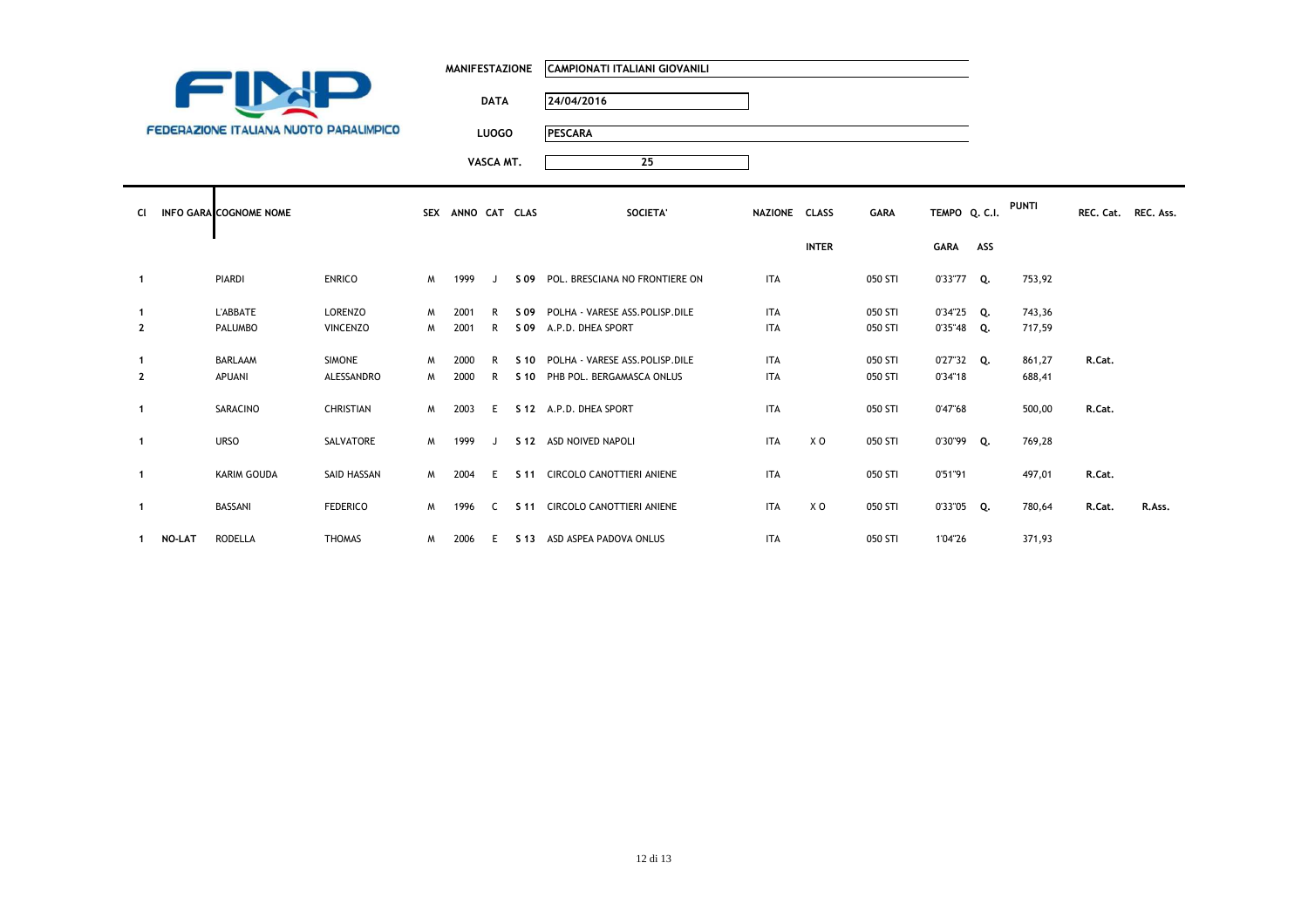|                |               |                                                                                             |    | <b>MANIFESTAZIONE</b> |              | <b>CAMPIONATI ITALIANI GIOVANILI</b> |               |              |             |               |     |              |                     |  |
|----------------|---------------|---------------------------------------------------------------------------------------------|----|-----------------------|--------------|--------------------------------------|---------------|--------------|-------------|---------------|-----|--------------|---------------------|--|
|                |               |                                                                                             |    |                       | <b>DATA</b>  | 24/04/2016                           |               |              |             |               |     |              |                     |  |
|                |               | FEDERAZIONE ITALIANA NUOTO PARALIMPICO                                                      |    |                       | <b>LUOGO</b> | <b>PESCARA</b>                       |               |              |             |               |     |              |                     |  |
|                |               |                                                                                             |    |                       |              |                                      |               |              |             |               |     |              |                     |  |
|                |               |                                                                                             |    |                       | VASCA MT.    | 25                                   |               |              |             |               |     |              |                     |  |
|                |               |                                                                                             |    |                       |              |                                      |               |              |             |               |     |              |                     |  |
| Cl             |               | <b>INFO GARA COGNOME NOME</b>                                                               |    | SEX ANNO CAT CLAS     |              | SOCIETA'                             | NAZIONE CLASS |              | <b>GARA</b> | TEMPO Q. C.I. |     | <b>PUNTI</b> | REC. Cat. REC. Ass. |  |
|                |               |                                                                                             |    |                       |              |                                      |               |              |             |               |     |              |                     |  |
|                |               |                                                                                             |    |                       |              |                                      |               | <b>INTER</b> |             | <b>GARA</b>   | ASS |              |                     |  |
|                |               |                                                                                             |    |                       |              |                                      |               |              |             |               |     |              |                     |  |
|                |               | <b>MISTAFFETTE GIOVANILI CATEGORIE - OPEN</b><br>4 x 50 stile libero S1 - S13 (P.I. e V.I.) |    |                       |              |                                      |               |              |             |               |     |              |                     |  |
|                |               |                                                                                             |    |                       |              |                                      |               |              |             |               |     |              |                     |  |
| $\mathbf{1}$   |               | POL. HA VARESE                                                                              | U  | <b>STAFF</b>          | - S          | PT99 POLHA - VARESE ASS.POLISP.DILE  | <b>ITA</b>    |              | 4X050 STI   | 2'28"28       |     | 1000,00      |                     |  |
| 2              |               | PHB POLISPORTIVA BERC                                                                       | U  | <b>STAFF</b>          | - S          | PT99 PHB POL. BERGAMASCA ONLUS       | <b>ITA</b>    |              | 4X050 STI   | 2'37"89       |     | 800,00       |                     |  |
| 3              |               | POL. BRESCIANA NO FRO                                                                       | U  | <b>STAFF</b>          | - S          | PT99 POL. BRESCIANA NO FRONTIERE ON  | <b>ITA</b>    |              | 4X050 STI   | 2'59"50       |     | 700,00       |                     |  |
|                |               | SS LAZIO NUOTO                                                                              |    | STAFF <sub>S</sub>    |              | PT99 SS LAZIO NUOTO                  | <b>ITA</b>    |              | 4X050 STI   | 3'13"47       |     | 600,00       |                     |  |
| 5              |               | APD DHEA SPORT                                                                              | U  | <b>STAFF</b>          | - S          | PT99 A.P.D. DHEA SPORT               | <b>ITA</b>    |              | 4X050 STI   | 3'23"59       |     | 500,00       |                     |  |
| 6              |               | <b>ASD FAI SPORT</b>                                                                        | IJ | <b>STAFF</b>          | -S           | PT99 ASD FAI SPORT                   | <b>ITA</b>    |              | 4X050 STI   | 3'28"59       |     | 400,00       |                     |  |
| $\overline{7}$ | <b>NO-LAT</b> | ASD ASPEA PADOVA ONL                                                                        | U  | <b>STAFF</b>          | - S          | PT99 ASD ASPEA PADOVA ONLUS          | <b>ITA</b>    |              | 4X050 STI   | 3'51"15       |     | 300,00       |                     |  |
|                |               | 4 x 50 mista S1 - S13 (P.I. e V.I.)                                                         |    |                       |              |                                      |               |              |             |               |     |              |                     |  |
| $\mathbf{1}$   |               | POL. HA VARESE                                                                              | U  | STAFF <sub>S</sub>    |              | PT99 POLHA - VARESE ASS.POLISP.DILE  | <b>ITA</b>    |              | 4X050 MIS   | 2'53"16       |     | 1000,00      |                     |  |
| $\mathbf{2}$   |               | PHB POLISPORTIVA BERC                                                                       | U  | <b>STAFF</b>          | - S          | PT99 PHB POL. BERGAMASCA ONLUS       | <b>ITA</b>    |              | 4X050 MIS   | 3'12"75       |     | 800,00       |                     |  |
| 3              |               | ASD ASPEA PADOVA ONL                                                                        | IJ | <b>STAFF</b>          | - S          | PT99 ASD ASPEA PADOVA ONLUS          | <b>ITA</b>    |              | 4X050 MIS   | 3'19"54       |     | 700,00       |                     |  |
|                |               | SS LAZIO NUOTO                                                                              |    | <b>STAFF</b>          | -S           | PT99 SS LAZIO NUOTO                  | <b>ITA</b>    |              | 4X050 MIS   | 3'28"53       |     | 600,00       |                     |  |
| 5              |               | POL. BRESCIANA NO FRO                                                                       | U  | <b>STAFF</b>          | -S           | PT99 POL. BRESCIANA NO FRONTIERE ON  | <b>ITA</b>    |              | 4X050 MIS   | 3'35"41       |     | 500,00       |                     |  |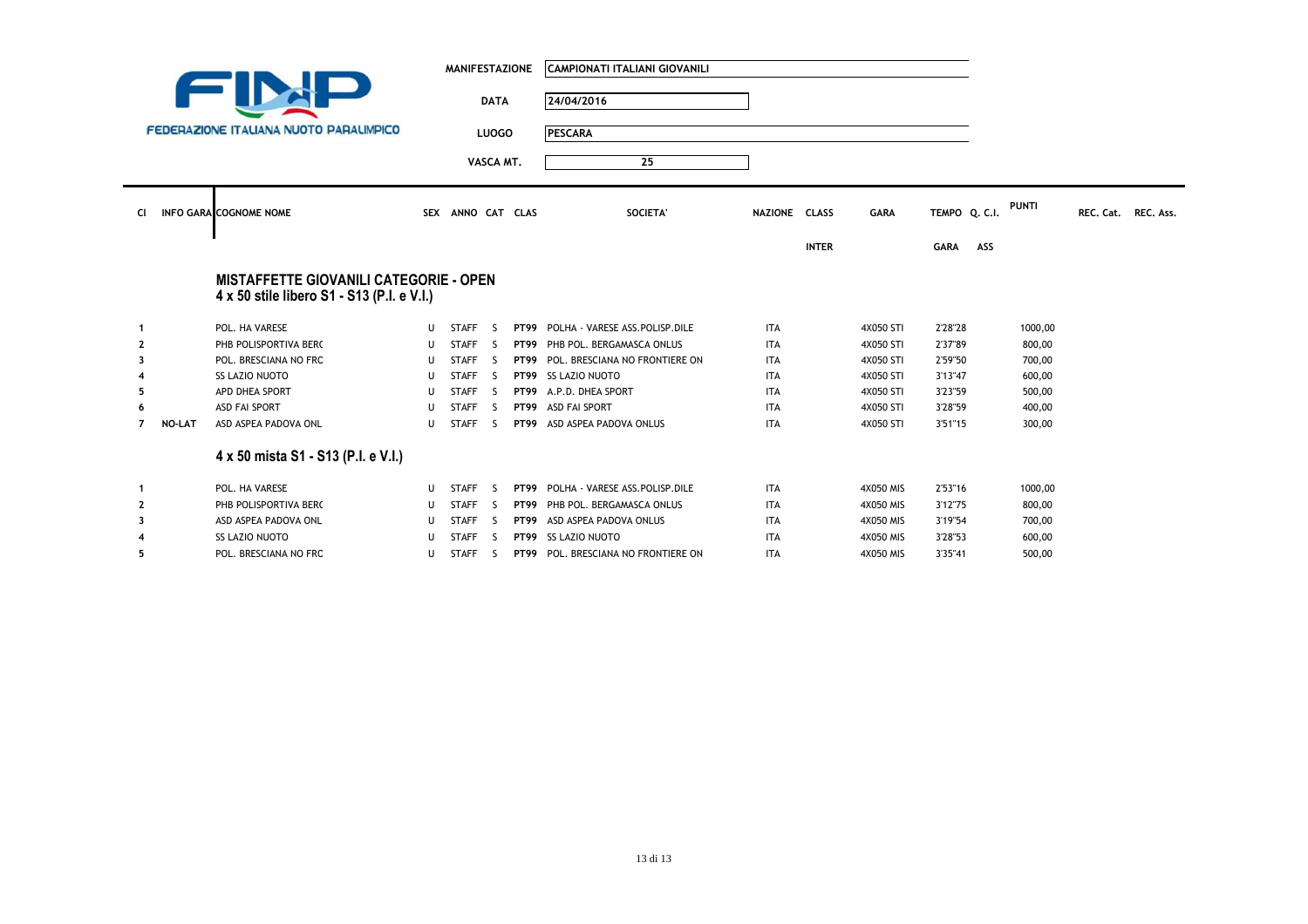# **Record Assoluti ottenuti ai campionati giovanili 2016**

| <b>COGNOME NOME</b> |                 | <b>SEX</b> | <b>ANNO</b> | <b>CAT</b> | <b>CLAS</b>      | SOCIETA'                             | <b>CLASS</b> | <b>GARA</b>    | <b>TEMPO</b> | <b>PUNTI</b> | REC. Cat. | REC. Ass. |
|---------------------|-----------------|------------|-------------|------------|------------------|--------------------------------------|--------------|----------------|--------------|--------------|-----------|-----------|
| BASSANI             | <b>FEDERICO</b> | M          | 1996        | ◡          | S <sub>11</sub>  | CIRCOLO CANOTTIERI ANIENE            | X O          | 100 STI        | 1'08"87      | 836,79       | R.Cat.    | R.Ass.    |
| BASSANI             | <b>FEDERICO</b> | M          | 1996        | U          | <b>SB11</b>      | CIRCOLO CANOTTIERI ANIENE            | X O          | <b>100 RAN</b> | 1'27"12      | 831,38       | R.Cat.    | R.Ass.    |
| BASSANI             | <b>FEDERICO</b> | M          | 1996        | C          | S <sub>11</sub>  | CIRCOLO CANOTTIERI ANIENE            | X O          | 050 STI        | 0'33"05      | 780,64       | R.Cat.    | R.Ass.    |
| <b>BEGGIATO</b>     | LUIGI           | M          | 1998        |            | S 05             | ASD ASPEA PADOVA ONLUS               | X O          | 050 STI        | 0'42"31      | 783.50       | R.Cat.    | R.Ass.    |
| BELOTTI             | <b>SARA</b>     | F.         | 1999        |            | S <sub>13</sub>  | OLIMPIC SWIM PRO ASD                 | X O          | 100 STI        | 1'18"40      | 764,16       | R.Cat.    | R.Ass.    |
| <b>BELOTTI</b>      | <b>SARA</b>     | E          | 1999        |            | S <sub>13</sub>  | OLIMPIC SWIM PRO ASD                 | X O          | <b>100 DOR</b> | 1'30"73      | 771.52       | R.Cat.    | R.Ass.    |
| <b>BOGGIONI</b>     | <b>MONICA</b>   | F.         | 1998        |            | S 06             | A.I.C.S. PAVIA NUOTO ASD             |              | 050 FAR        | 0'51"19      | 728,85       | R.Cat.    | R.Ass.    |
| <b>LUSCRI</b>       | CAMILLA         | F.         | 2002        | R          | <b>SB13</b>      | A.I.C.S. PAVIA NUOTO ASD             | x            | <b>100 RAN</b> | 1'37"74      | 811.44       | R.Cat.    | R.Ass.    |
| NADALET             | ANDREA          | M          | 1996        | C          | SB <sub>09</sub> | <b>ASD FAI SPORT</b>                 |              | <b>100 RAN</b> | 1'25"80      | 772,61       | R.Cat.    | R.Ass.    |
| RABBOLINI           | MARTINA         | F.         | 1998        |            | <b>SB11</b>      | G.S. DIL. NON VEDENTI MILANO - ONLUS | X O          | <b>100 RAN</b> | 1'36"41      | 947,62       | R.Cat.    | R.Ass.    |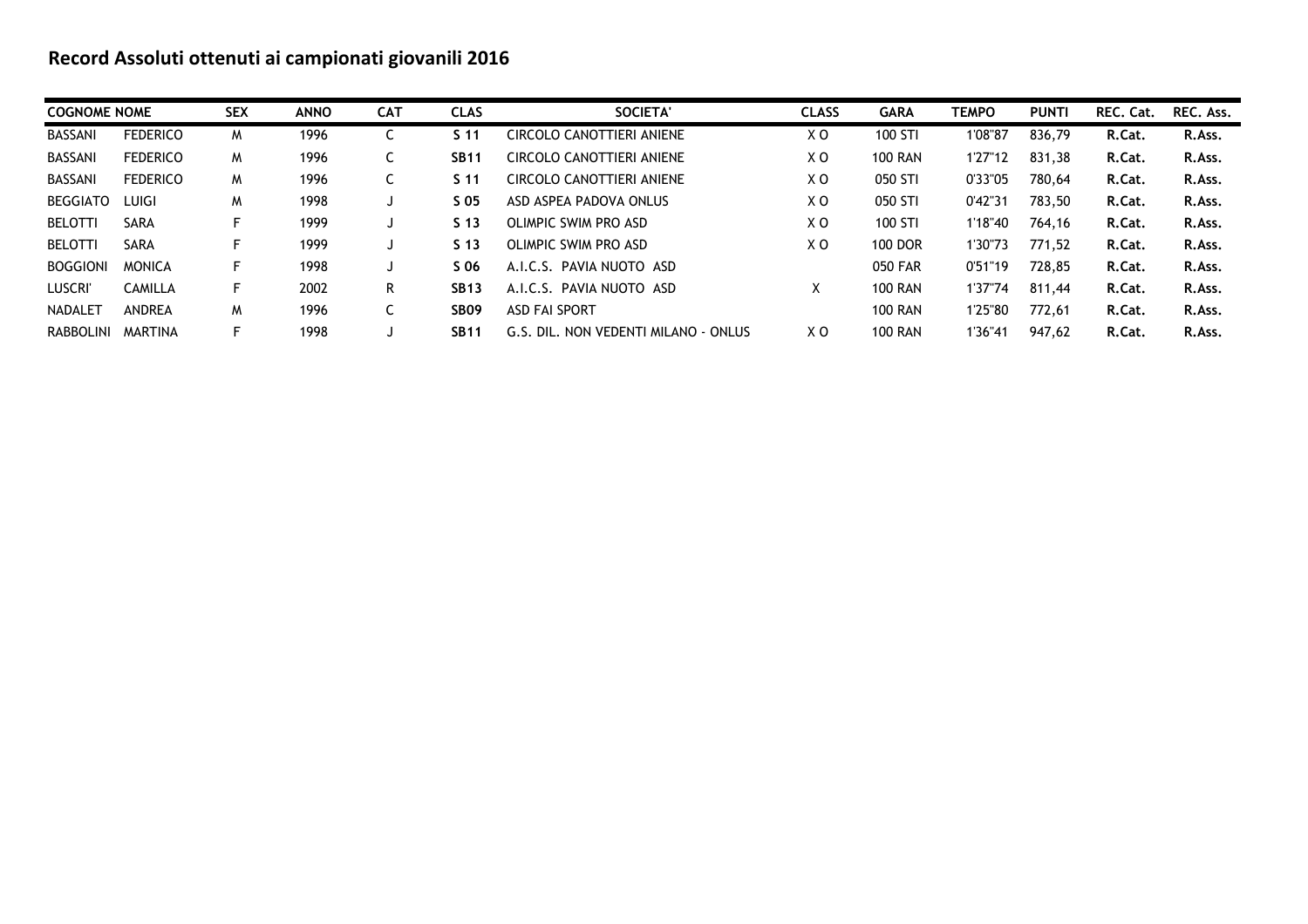| <b>INFO</b><br><b>GARA</b> | <b>COGNOME NOME</b> |                   |    | SEX ANNO CAT CLAS |         | <b>SOCIETA'</b>                           | <b>REGIONE</b>           | <b>GARA</b>    |         |    |        | TEMPO Q. C.I. PUNTI REC. Cat. REC. Ass. |        |
|----------------------------|---------------------|-------------------|----|-------------------|---------|-------------------------------------------|--------------------------|----------------|---------|----|--------|-----------------------------------------|--------|
|                            | <b>RABBOLINI</b>    | <b>MARTINA</b>    | F. | 1998              | J       | SB11 G.S. DIL. NON VEDENTI MILANO - ONLUS | <b>LOMBARDIA</b>         | <b>100 RAN</b> | 1'36"41 | Q. | 947,62 | R.Cat.                                  | R.Ass. |
|                            | <b>RABBOLINI</b>    | <b>MARTINA</b>    | F  | 1998              | J       | S 11 G.S. DIL. NON VEDENTI MILANO - ONLUS | LOMBARDIA                | 100 DOR        | 1'25"60 | Q. | 924,88 |                                         |        |
|                            | PREZZI              | <b>YURI</b>       | M  | 1994              | C       | S 09 CIRCOLO CANOTTIERI ANIENE            | LAZIO                    | <b>100 FAR</b> | 1'07"32 | Q. | 888,89 |                                         |        |
|                            | <b>BICELLI</b>      | <b>FEDERICO</b>   | M  | 1999              | J       | S 09 POL. BRESCIANA NO FRONTIERE ON       | LOMBARDIA                | <b>100 DOR</b> | 1'11"47 | Q. | 876,87 |                                         |        |
|                            | <b>BICELLI</b>      | <b>FEDERICO</b>   | M  | 1999              | J       | S 09 POL. BRESCIANA NO FRONTIERE ON       | LOMBARDIA                | 100 STI        | 1'04"12 | Q. | 871,49 |                                         |        |
|                            | <b>BARLAAM</b>      | <b>SIMONE</b>     | M  | 2000              | R.      | S 10 POLHA - VARESE ASS. POLISP. DILE     | LOMBARDIA                | 100 STI        | 0'59"72 | Q. | 868,72 | R.Cat.                                  |        |
|                            | <b>BOGGIONI</b>     | <b>MONICA</b>     | F  | 1998              | J       | S 06 A.I.C.S. PAVIA NUOTO ASD             | <b>LOMBARDIA</b>         | 100 STI        | 1'26"93 | Q. | 863,11 |                                         |        |
|                            | BARLAAM             | <b>SIMONE</b>     | M  | 2000              | R       | S 10 POLHA - VARESE ASS. POLISP. DILE     | LOMBARDIA                | 050 STI        | 0'27"32 | Q. | 861,27 | R.Cat.                                  |        |
|                            | <b>PREZZI</b>       | <b>YURI</b>       | M  | 1994              | C       | S 09 CIRCOLO CANOTTIERI ANIENE            | LAZIO                    | <b>100 DOR</b> | 1'12"88 | Q. | 859,91 |                                         |        |
| FG                         | <b>BASSANI</b>      | <b>FEDERICO</b>   | M  | 1996              | C.      | S 11 CIRCOLO CANOTTIERI ANIENE            | LAZIO                    | 100 STI        | 1'08"87 | Q. | 836,79 | R.Cat.                                  | R.Ass. |
|                            | <b>BASSANI</b>      | <b>FEDERICO</b>   | M  | 1996              | C       | SB11 CIRCOLO CANOTTIERI ANIENE            | LAZIO                    | <b>100 RAN</b> | 1'27"12 | Q. | 831,38 | R.Cat.                                  | R.Ass. |
|                            | <b>ALIBRANDI</b>    | <b>LORENZO</b>    | M  | 1994              | C.      | S 08 SS LAZIO NUOTO                       | LAZIO                    | 050 STI        | 0'31"66 | Q. | 829,12 |                                         |        |
| FG                         | <b>RABBOLINI</b>    | <b>MARTINA</b>    | F  | 1998              | J       | S 11 G.S. DIL. NON VEDENTI MILANO - ONLUS | LOMBARDIA                | 050 STI        | 0'37"69 | Q. | 827,81 |                                         |        |
|                            | <b>BURZI</b>        | <b>MIRKO</b>      | M  | 1994              | C       | S 09 CIRCOLO CANOTTIERI ANIENE            | LAZIO                    | 100 STI        | 1'07"65 | Q. | 826,02 |                                         |        |
|                            | LOBBA               | <b>ANDREA</b>     | M  | 1999              | J       | S 09 SSD RARI NANTES MAROSTICA            | <b>VENETO</b>            | <b>100 FAR</b> | 1'12"66 | Q. | 823,56 |                                         |        |
|                            | <b>BURZI</b>        | <b>MIRKO</b>      | M  | 1994              | C       | S 09 CIRCOLO CANOTTIERI ANIENE            | LAZIO                    | 050 STI        | 0'31"01 | Q. | 821,03 |                                         |        |
|                            | <b>GRANCEA</b>      | <b>FLORENTINA</b> | F  | 2000              | R.      | S 09 POL. BRESCIANA NO FRONTIERE ON       | <b>LOMBARDIA</b>         | 050 STI        | 0'35"84 | Q. | 812,22 |                                         |        |
|                            | <b>LUSCRI</b>       | <b>CAMILLA</b>    | F  | 2002              | R.      | SB13 A.I.C.S. PAVIA NUOTO ASD             | LOMBARDIA                | <b>100 RAN</b> | 1'37"74 | Q. | 811,44 | R.Cat.                                  | R.Ass. |
|                            | <b>FANTIN</b>       | <b>ANTONIO</b>    | M  | 2001              | R       | S 07 ASD FAI SPORT                        | <b>FRIULI VEN GIULIA</b> | 100 STI        | 1'15"97 | Q. | 801,90 | R.Cat.                                  |        |
|                            | <b>DEL MASTRO</b>   | <b>MARIKA</b>     | F  | 2003              | E.      | S 09 CIRCOLO CANOTTIERI ANIENE            | <b>PUGLIA</b>            | <b>050 FAR</b> | 0'40"05 |    | 800,50 |                                         |        |
|                            | ALIBRANDI           | <b>LORENZO</b>    | M  | 1994              | C       | S 08 SS LAZIO NUOTO                       | LAZIO                    | <b>100 FAR</b> | 1'16"77 | Q. | 792,24 |                                         |        |
|                            | <b>FANTIN</b>       | <b>ANTONIO</b>    | M  | 2001              | R.      | S 07 ASD FAI SPORT                        | <b>FRIULI VEN GIULIA</b> | <b>100 DOR</b> | 1'29"77 | Q. | 791,24 | R.Cat.                                  |        |
|                            | <b>BEGGIATO</b>     | LUIGI             | M  | 1998              | J       | S 05 ASD ASPEA PADOVA ONLUS               | <b>VENETO</b>            | 050 STI        | 0'42"31 | Q. | 783,50 | R.Cat.                                  | R.Ass. |
|                            | <b>BASSANI</b>      | <b>FEDERICO</b>   | м  | 1996              | C.      | S 11 CIRCOLO CANOTTIERI ANIENE            | LAZIO                    | 050 STI        | 0'33"05 | Q. | 780,64 | R.Cat.                                  | R.Ass. |
|                            | <b>TEOFILI</b>      | <b>VIVIANA</b>    | F  | 2003              | E.      | S 13 SS LAZIO NUOTO                       | LAZIO                    | 050 DOR        | 0'43"92 |    | 779,60 |                                         |        |
|                            | LUSCRI'             | <b>CAMILLA</b>    | F  | 2002              | R       | S 13 A.I.C.S. PAVIA NUOTO ASD             | <b>LOMBARDIA</b>         | 050 STI        | 0'35"69 | Q. | 774,73 |                                         |        |
|                            | NADALET             | ANDREA            | M  | 1996              | C       | SB09 ASD FAI SPORT                        | FRIULI VEN GIULIA        | <b>100 RAN</b> | 1'25"80 | Q. | 772,61 | R.Cat.                                  | R.Ass. |
|                            | <b>BELOTTI</b>      | <b>SARA</b>       | F  | 1999              | $\cdot$ | S 13 OLIMPIC SWIM PRO ASD                 | <b>LOMBARDIA</b>         | <b>100 DOR</b> | 1'30"73 | Q. | 771,52 | R.Cat.                                  | R.Ass. |
|                            | DEL MASTRO          | <b>MARIKA</b>     | F  | 2003              | E.      | S 09 CIRCOLO CANOTTIERI ANIENE            | PUGLIA                   | 050 STI        | 0'37"80 | Q. | 770,11 | R.Cat.                                  |        |
|                            | <b>URSO</b>         | SALVATORE         | M  | 1999              | J       | S 12 ASD NOIVED NAPOLI                    | <b>CAMPANIA</b>          | 050 STI        | 0'30"99 | Q. | 769,28 |                                         |        |
|                            | <b>LOBBA</b>        | ANDREA            | M  | 1999              | J       | <b>SBO8 SSD RARI NANTES MAROSTICA</b>     | <b>VENETO</b>            | <b>100 RAN</b> | 1'29"81 | Q. | 768,51 |                                         |        |
|                            | <b>FRESTA</b>       | <b>DENISE</b>     | F  | 1996              | C       | S 04 ASS. DI VOLONTARIATO COME GINESTRE   | <b>SICILIA</b>           | 050 DOR        | 1'06"30 | Q. | 767,87 |                                         |        |
|                            | <b>MISURI</b>       | <b>DAVIDE</b>     | M  | 1998              | J       | S 07 ASD TEAM SPORT ISOLA                 | <b>VENETO</b>            | 050 STI        | 0'36"37 | Q. | 767,39 |                                         |        |
|                            | <b>BEGGIATO</b>     | LUIGI             | W  | 1998              | J       | S 05 ASD ASPEA PADOVA ONLUS               | <b>VENETO</b>            | 100 STI        | 1'33"34 | Q. | 764,62 | R.Cat.                                  |        |
|                            |                     |                   |    |                   |         |                                           |                          |                |         |    |        |                                         |        |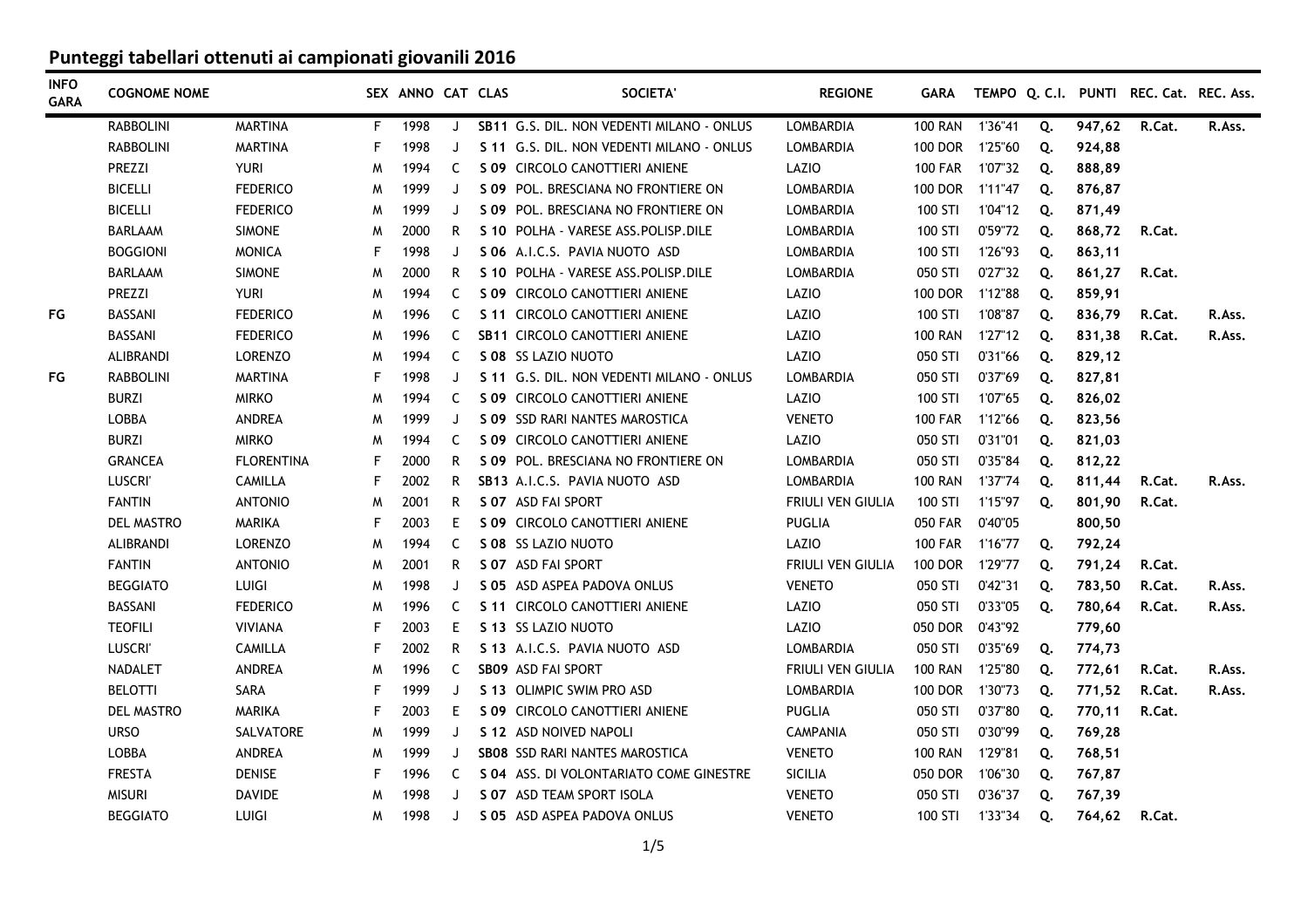| <b>INFO</b><br><b>GARA</b> | <b>COGNOME NOME</b> |                 |    | SEX ANNO CAT CLAS |    | <b>SOCIETA</b>                           | <b>REGIONE</b>           | <b>GARA</b>    |         |    |        | TEMPO Q. C.I. PUNTI REC. Cat. REC. Ass. |        |
|----------------------------|---------------------|-----------------|----|-------------------|----|------------------------------------------|--------------------------|----------------|---------|----|--------|-----------------------------------------|--------|
|                            | <b>BELOTTI</b>      | <b>SARA</b>     | F. | 1999              | J  | S 13 OLIMPIC SWIM PRO ASD                | <b>LOMBARDIA</b>         | 100 STI        | 1'18"40 | Q. | 764,16 | R.Cat.                                  | R.Ass. |
|                            | <b>ROTA</b>         | <b>MATTEO</b>   | M  | 1994              | C  | S 06 PHB POL. BERGAMASCA ONLUS           | LOMBARDIA                | 100 STI        | 1'27"70 | Q. | 755,64 |                                         |        |
|                            | <b>VICCH</b>        | SILVIA          | F  | 2000              | R  | S 09 PHB POL. BERGAMASCA ONLUS           | LOMBARDIA                | 100 STI        | 1'22"17 | Q. | 755,51 |                                         |        |
|                            | <b>MISURI</b>       | <b>DAVIDE</b>   | M  | 1998              | J  | S 07 ASD TEAM SPORT ISOLA                | <b>VENETO</b>            | 100 STI        | 1'20"70 | Q. | 754,89 |                                         |        |
|                            | <b>PIARDI</b>       | <b>ENRICO</b>   | M  | 1999              | J  | S 09 POL. BRESCIANA NO FRONTIERE ON      | LOMBARDIA                | 050 STI        | 0'33"77 | Q. | 753,92 |                                         |        |
|                            | <b>NADALET</b>      | ANDREA          | M  | 1996              | C  | S 09 ASD FAI SPORT                       | <b>FRIULI VEN GIULIA</b> | 050 STI        | 0'33"87 | Q. | 751,70 |                                         |        |
|                            | <b>VICCH</b>        | SILVIA          | F  | 2000              | R  | S 09 PHB POL, BERGAMASCA ONLUS           | LOMBARDIA                | <b>100 DOR</b> | 1'33"05 | Q. | 749,60 |                                         |        |
|                            | <b>PIARDI</b>       | <b>ENRICO</b>   | M  | 1999              | J  | S 09 POL. BRESCIANA NO FRONTIERE ON      | <b>LOMBARDIA</b>         | 100 STI        | 1'15"06 | Q. | 744,47 |                                         |        |
|                            | <b>L'ABBATE</b>     | <b>LORENZO</b>  | M  | 2001              | R  | S 09 POLHA - VARESE ASS.POLISP.DILE      | LOMBARDIA                | 050 STI        | 0'34"25 | Q. | 743,36 |                                         |        |
|                            | <b>URSO</b>         | SALVATORE       | M  | 1999              | J  | S 12 ASD NOIVED NAPOLI                   | <b>CAMPANIA</b>          | <b>100 FAR</b> | 1'18"82 | Q. | 734,33 | R.Cat.                                  |        |
|                            | <b>BELLINGERI</b>   | GIULIA          | F  | 2000              | R  | S 07 A.I.C.S. PAVIA NUOTO ASD            | LOMBARDIA                | 050 STI        | 0'44"26 | Q. | 733,62 |                                         |        |
|                            | <b>BOGGIONI</b>     | <b>MONICA</b>   | F  | 1998              | J  | S 06 A.I.C.S. PAVIA NUOTO ASD            | LOMBARDIA                | 050 FAR        | 0'51"19 | Q. | 728,85 | R.Cat.                                  | R.Ass. |
|                            | <b>AGOSTINI</b>     | <b>IRENE</b>    | F  | 2001              | R. | S 05 ASD ASPEA PADOVA ONLUS              | <b>VENETO</b>            | 050 STI        | 0'50"51 | Q. | 726,79 |                                         |        |
|                            | <b>BELLINGERI</b>   | <b>GIULIA</b>   | F  | 2000              | R. | S 07 A.I.C.S. PAVIA NUOTO ASD            | LOMBARDIA                | 100 DOR        | 1'54"50 | Q. | 724,98 | R.Cat.                                  |        |
|                            | <b>PALUMBO</b>      | <b>VINCENZO</b> | M  | 2001              | R. | S 09 A.P.D. DHEA SPORT                   | <b>CAMPANIA</b>          | 050 STI        | 0'35"48 | Q. | 717,59 |                                         |        |
|                            | <b>TEOFILI</b>      | <b>VIVIANA</b>  | F  | 2003              | E. | S 13 SS LAZIO NUOTO                      | LAZIO                    | 050 STI        | 0'39"02 | Q. | 708,61 |                                         |        |
|                            | L'ABBATE            | <b>LORENZO</b>  | M  | 2001              | R. | S 09 POLHA - VARESE ASS. POLISP. DILE    | <b>LOMBARDIA</b>         | 100 STI        | 1'18"89 | Q. | 708,33 |                                         |        |
|                            | <b>MESCHINI</b>     | <b>CATERINA</b> | F  | 2002              | R. | S 05 POL. DISABILI FABRIANO MIRASOL      | <b>MARCHE</b>            | 050 STI        | 0'52"40 | Q. | 700,57 |                                         |        |
|                            | <b>PALUMBO</b>      | <b>VINCENZO</b> | M  | 2001              | R. | S 09 A.P.D. DHEA SPORT                   | <b>CAMPANIA</b>          | <b>100 DOR</b> | 1'29"96 | Q. | 696,64 |                                         |        |
|                            | <b>FRESTA</b>       | <b>DENISE</b>   | F  | 1996              | C  | S 04 ASS. DI VOLONTARIATO COME GINESTRE  | <b>SICILIA</b>           | 100 STI        | 2'19"70 | Q. | 694,63 |                                         |        |
|                            | <b>PADOVAN</b>      | <b>MICHELA</b>  | F  | 1999              | J  | S 04 CUS TORINO                          | <b>PIEMONTE</b>          | 050 DOR        | 1'13"80 | Q. | 689,84 |                                         |        |
|                            | <b>APUANI</b>       | ALESSANDRO      | M  | 2000              | R  | S 10 PHB POL, BERGAMASCA ONLUS           | LOMBARDIA                | 050 STI        | 0'34"18 |    | 688,41 |                                         |        |
|                            | PIAI                | <b>ELIA</b>     | M  | 2000              | R. | S 13 SSDSTELLA MARINA                    | <b>VENETO</b>            | 100 STI        | 1'15"80 | Q. | 683,38 | R.Cat.                                  |        |
|                            | <b>ROTA</b>         | <b>MATTEO</b>   | M  | 1994              | C. | SB05 PHB POL, BERGAMASCA ONLUS           | LOMBARDIA                | <b>100 RAN</b> | 2'17"42 | Q. | 681,05 |                                         |        |
|                            | <b>BELLIN</b>       | MARIA ROZALIA   | F  | 1994              | C  | SB09 ASD ASPEA PADOVA ONLUS              | <b>VENETO</b>            | <b>100 RAN</b> | 1'54"67 | Q. | 679,43 |                                         |        |
|                            | <b>MESCHINI</b>     | <b>CATERINA</b> | F  | 2002              | R  | S 05 POL. DISABILI FABRIANO MIRASOL      | <b>MARCHE</b>            | 050 DOR        | 0'59"99 | Q. | 676,95 | R.Cat.                                  |        |
|                            | <b>APUANI</b>       | ALESSANDRO      | M  | 2000              | R. | S 10 PHB POL. BERGAMASCA ONLUS           | LOMBARDIA                | <b>100 DOR</b> | 1'29"37 | Q. | 676,18 | R.Cat.                                  |        |
|                            | <b>BROLLI</b>       | <b>ALICE</b>    | F  | 1997              | J  | SB06 ASD DELFINI CREMONA ONLUS           | LOMBARDIA                | <b>100 RAN</b> | 2'24"87 | Q. | 671,77 |                                         |        |
|                            | <b>PIETRONI</b>     | <b>ELENA</b>    | F  | 1996              | C  | SBO6 ASD DIVERSAMENTE-ABILI BRIANTEA '84 | LOMBARDIA                | <b>100 RAN</b> | 2'25"95 | Q. | 666,80 |                                         |        |
|                            | MAGGI               | <b>CAMILLA</b>  | F  | 2001              | R. | S 07 EFFEGIQUADRO                        | ABRUZZO                  | <b>100 DOR</b> | 2'05"04 | Q. | 663,87 |                                         |        |
|                            | PIAI                | <b>ELIA</b>     | M  | 2000              | R. | S 13 SSDSTELLA MARINA                    | <b>VENETO</b>            | 100 FAR        | 1'25"61 |    | 656,58 | R.Cat.                                  |        |
|                            | <b>NICOLETTI</b>    | <b>FRANCESO</b> | M  | 2006              | E. | S 09 POLHA - VARESE ASS. POLISP. DILE    | LOMBARDIA                | 050 STI        | 0'38"85 |    | 655,34 |                                         |        |
|                            | NO-LAT GASTALDI     | ANNA LAURA      | F  | 2000              | R  | SB12 ASD ASPEA PADOVA ONLUS              | <b>VENETO</b>            | <b>100 RAN</b> | 2'00"39 | Q. | 648,64 |                                         |        |
|                            | <b>BROLLI</b>       | <b>ALICE</b>    | F  | 1997              | J  | S 06 ASD DELFINI CREMONA ONLUS           | LOMBARDIA                | <b>050 FAR</b> | 0'57"65 | Q. | 647,18 |                                         |        |
|                            |                     |                 |    |                   |    |                                          |                          |                |         |    |        |                                         |        |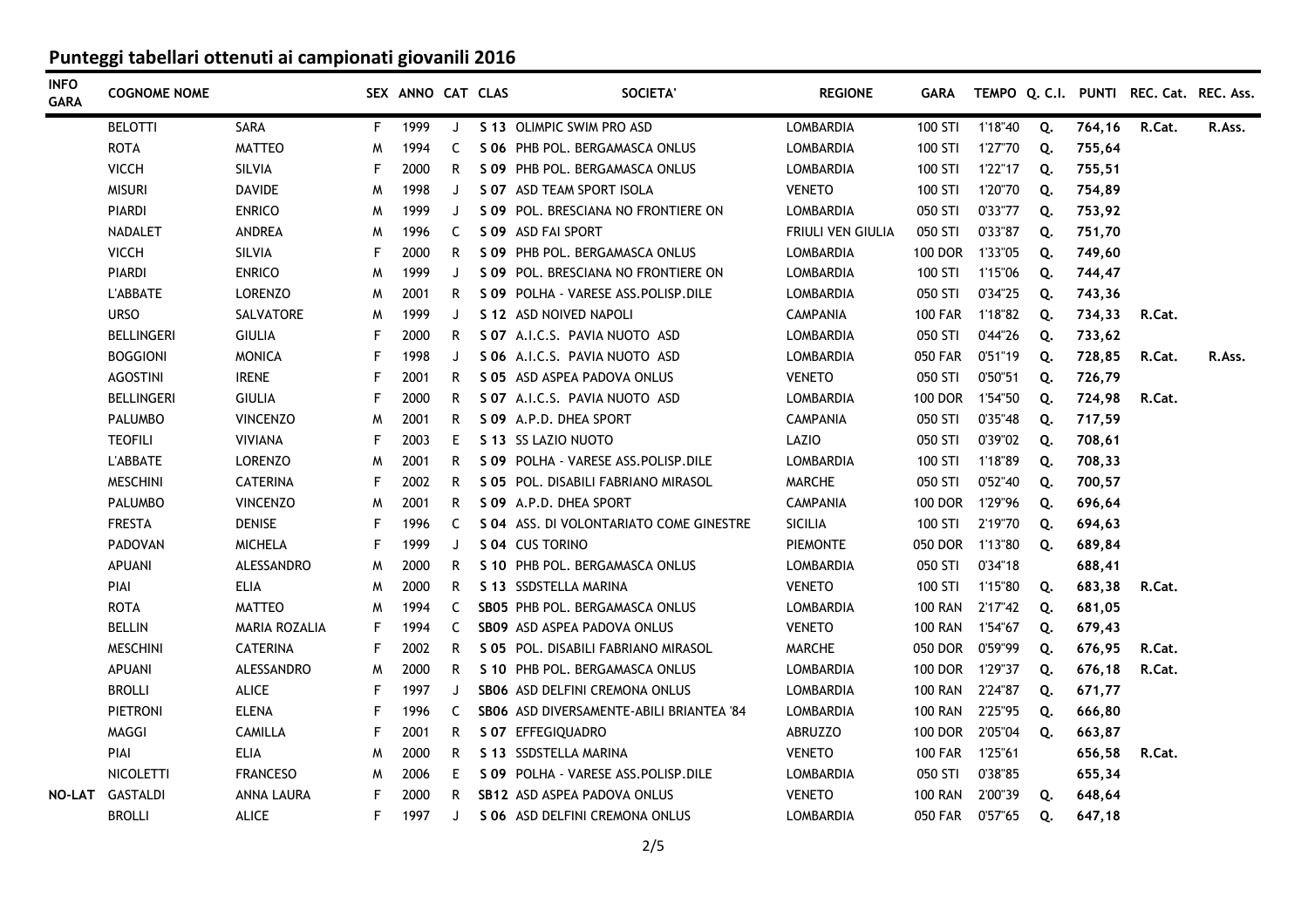| <b>INFO</b><br><b>GARA</b> | <b>COGNOME NOME</b>   |                      |    | SEX ANNO CAT CLAS |         | <b>SOCIETA'</b>                          | <b>REGIONE</b>   | <b>GARA</b>     |         |    |        | TEMPO Q. C.I. PUNTI REC. Cat. REC. Ass. |  |
|----------------------------|-----------------------|----------------------|----|-------------------|---------|------------------------------------------|------------------|-----------------|---------|----|--------|-----------------------------------------|--|
|                            | <b>NICOLETTI</b>      | <b>FRANCESO</b>      | M  | 2006              | E.      | SB09 POLHA - VARESE ASS. POLISP. DILE    | <b>LOMBARDIA</b> | 050 RAN 0'47"34 |         |    | 646,60 |                                         |  |
|                            | <b>BELLIN</b>         | <b>MARIA ROZALIA</b> | F. | 1994              | C.      | S 09 ASD ASPEA PADOVA ONLUS              | <b>VENETO</b>    | 100 FAR 1'46"50 |         | Q. | 642,35 |                                         |  |
|                            | <b>BARBIERI</b>       | <b>POMPEO</b>        | м  | 1994              | C       | S 05 ASD HIDRO SPORT                     | <b>MOLISE</b>    | 050 STI         | 0'51"65 | Q. | 641,82 |                                         |  |
|                            | <b>GRANCEA</b>        | <b>FLORENTINA</b>    | F  | 2000              | R       | S 09 POL. BRESCIANA NO FRONTIERE ON      | LOMBARDIA        | 100 STI         | 1'37"38 | Q. | 637,50 |                                         |  |
|                            | VELLUCCI              | <b>CHIARA</b>        | F  | 1997              | J       | <b>SB05 SS LAZIO NUOTO</b>               | LAZIO            | <b>100 RAN</b>  | 2'35"79 | Q. | 632,52 |                                         |  |
|                            | <b>PIETRONI</b>       | <b>ELENA</b>         | F  | 1996              | C       | S 07 ASD DIVERSAMENTE-ABILI BRIANTEA '84 | LOMBARDIA        | <b>050 FAR</b>  | 0'54"99 | Q. | 632,11 |                                         |  |
|                            | PANZA                 | SILVIA               | F  | 1998              | J       | S 10 PHB POL. BERGAMASCA ONLUS           | <b>LOMBARDIA</b> | 100 STI         | 1'36"30 | Q. | 631,26 |                                         |  |
|                            | <b>D'OTTAVI</b>       | <b>DARIA</b>         | F  | 1994              | C       | S 06 SS LAZIO NUOTO                      | LAZIO            | 100 STI         | 1'59"28 | Q. | 629,02 |                                         |  |
|                            | <b>PANZA</b>          | SILVIA               | F  | 1998              | J       | S 10 PHB POL. BERGAMASCA ONLUS           | LOMBARDIA        | 050 STI         | 0'45"02 |    | 628,83 |                                         |  |
|                            | <b>AGOSTINI</b>       | <b>IRENE</b>         | F  | 2001              | R       | S 05 ASD ASPEA PADOVA ONLUS              | <b>VENETO</b>    | 100 STI         | 2'06"09 | Q. | 627,88 |                                         |  |
|                            | <b>NO-LAT MANTOAN</b> | LARA                 | F  | 1999              | J       | S 12 ASD ASPEA PADOVA ONLUS              | <b>VENETO</b>    | 100 STI         | 1'35"17 | Q. | 626,77 |                                         |  |
|                            | <b>D'OTTAVI</b>       | <b>DARIA</b>         | F  | 1994              | C       | S 06 SS LAZIO NUOTO                      | LAZIO            | 050 STI         | 0'56"88 |    | 622,36 |                                         |  |
|                            | <b>CONTI</b>          | ALESSANDRO           | M  | 2002              | R       | S 03 POL. BRESCIANA NO FRONTIERE ON      | LOMBARDIA        | 050 DOR 1'11"33 |         | Q. | 620,22 | R.Cat.                                  |  |
|                            | <b>MIGLIACCIO</b>     | ANGELA               | F  | 2000              | R       | S 05 A.P.D. DHEA SPORT                   | <b>CAMPANIA</b>  | 050 STI         | 0'59"24 | Q. | 619,68 |                                         |  |
|                            | <b>BRIZIO</b>         | SOFIA                | F  | 1997              | J       | SB04 PHB POL, BERGAMASCA ONLUS           | LOMBARDIA        | <b>100 RAN</b>  | 2'56"79 | Q. | 617,57 |                                         |  |
|                            | <b>BARBIERI</b>       | POMPEO               | M  | 1994              | C       | S 05 ASD HIDRO SPORT                     | <b>MOLISE</b>    | 100 STI         | 1'56"74 | Q. | 611,36 | R.Cat.                                  |  |
|                            | SASSO                 | <b>RICCARDO</b>      | M  | 1999              | J       | S 13 SSDSTELLA MARINA                    | <b>VENETO</b>    | 100 STI         | 1'25"40 | Q. | 606,56 |                                         |  |
|                            | SASSO                 | <b>RICCARDO</b>      | M  | 1999              | J       | SB13 SSDSTELLA MARINA                    | <b>VENETO</b>    | 100 RAN 1'48"16 |         | Q. | 606,14 |                                         |  |
|                            | ZENI                  | <b>LORENZO</b>       | M  | 2001              | R       | S 07 POLHA - VARESE ASS. POLISP. DILE    | LOMBARDIA        | 100 STI         | 1'41"55 |    | 599,90 |                                         |  |
|                            | <b>MIGLIACCIO</b>     | ANGELA               | F  | 2000              | R       | S 05 A.P.D. DHEA SPORT                   | <b>CAMPANIA</b>  | 100 STI         | 2'12"98 | Q. | 595,35 |                                         |  |
|                            | <b>MUFFI</b>          | <b>CLAUDIA</b>       | F  | 1998              | J       | S 06 ASD VITA E SPORT                    | ABRUZZO          | <b>100 DOR</b>  | 2'24"36 |    | 592,06 |                                         |  |
| NO-LAT                     | GASTALDI              | ANNA LAURA           | F  | 2000              | R       | S 12 ASD ASPEA PADOVA ONLUS              | <b>VENETO</b>    | 100 STI         | 1'40"99 | Q. | 590,65 |                                         |  |
|                            | PADOVAN               | <b>MICHELA</b>       | F  | 1999              | J       | S 04 CUS TORINO                          | <b>PIEMONTE</b>  | 050 STI         | 1'14"28 | Q. | 589,66 |                                         |  |
|                            | SARACINO              | <b>CHRISTIAN</b>     | M  | 2003              | E.      | SB12 A.P.D. DHEA SPORT                   | <b>CAMPANIA</b>  | 050 RAN         | 0'53"42 |    | 589,29 |                                         |  |
| NO-LAT                     | <b>MANTOAN</b>        | LARA                 | F  | 1999              | J       | SB12 ASD ASPEA PADOVA ONLUS              | <b>VENETO</b>    | 100 RAN 2'13"63 |         | Q. | 584,37 |                                         |  |
|                            | ZENI                  | <b>LORENZO</b>       | M  | 2001              | R       | S 07 POLHA - VARESE ASS. POLISP. DILE    | LOMBARDIA        | 050 STI         | 0'47"95 |    | 582,06 |                                         |  |
|                            | KARIM GOUDA           | SAID HASSAN          | M  | 2004              | E.      | S 11 CIRCOLO CANOTTIERI ANIENE           | LAZIO            | 050 DOR         | 0'57"99 |    | 569,93 |                                         |  |
|                            | <b>CATALANO</b>       | <b>FRANCESCA</b>     | F  | 2000              | R       | S 11 A.P.D. DHEA SPORT                   | <b>CAMPANIA</b>  | 100 DOR 2'19"41 |         | Q. | 567,89 |                                         |  |
|                            | MAGGI                 | <b>CAMILLA</b>       |    | 2001              | R       | S 07 EFFEGIQUADRO                        | ABRUZZO          | 100 STI         | 2'04"13 |    | 564,49 |                                         |  |
|                            | <b>MUFFI</b>          | <b>CLAUDIA</b>       | F  | 1998              | J       | S 06 ASD VITA E SPORT                    | <b>ABRUZZO</b>   | 050 STI         | 1'03"61 |    | 556,52 |                                         |  |
|                            | тото                  | <b>JESSICA</b>       | F  | 1998              | J       | S 08 ASD VITA E SPORT                    | ABRUZZO          | 100 STI         | 2'00"73 |    | 555,37 |                                         |  |
|                            | DE NICOLA             | <b>MARIA</b>         | F  | 1998              | J       | S 04 EFFEGIQUADRO                        | ABRUZZO          | 100 STI         | 2'55"13 | Q. | 554,10 |                                         |  |
|                            | <b>BRIZIO</b>         | SOFIA                |    | 1997              | $\cdot$ | S 05 PHB POL, BERGAMASCA ONLUS           | LOMBARDIA        | 050 DOR         | 1'13"29 |    | 554,10 |                                         |  |
|                            | <b>VELLUCCI</b>       | <b>CHIARA</b>        | F  | 1997              | J       | S 05 SS LAZIO NUOTO                      | LAZIO            | 050 STI         | 1'06"37 | Q. | 553,11 |                                         |  |
|                            |                       |                      |    |                   |         |                                          |                  |                 |         |    |        |                                         |  |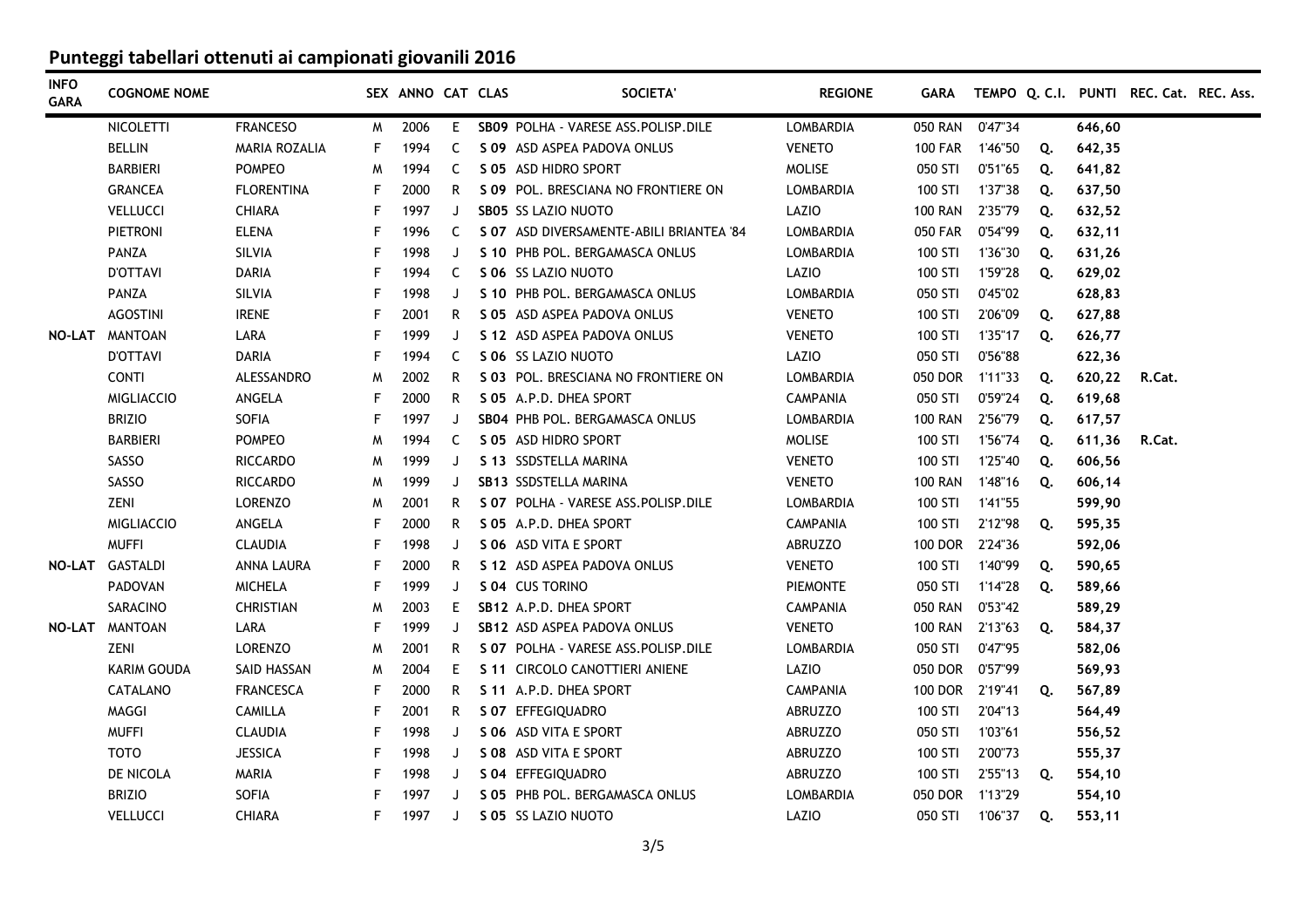| <b>INFO</b><br><b>GARA</b> | <b>COGNOME NOME</b> |                  |   | SEX ANNO CAT CLAS |    | <b>SOCIETA'</b>                       | <b>REGIONE</b>           | <b>GARA</b>     |         |    |        | TEMPO Q. C.I. PUNTI REC. Cat. REC. Ass. |  |
|----------------------------|---------------------|------------------|---|-------------------|----|---------------------------------------|--------------------------|-----------------|---------|----|--------|-----------------------------------------|--|
|                            | <b>CONTI</b>        | ALESSANDRO       | M | 2002              | R. | S 03 POL. BRESCIANA NO FRONTIERE ON   | <b>LOMBARDIA</b>         | 050 STI         | 1'19"27 | Q. | 545,48 |                                         |  |
|                            | <b>TOTO</b>         | <b>JESSICA</b>   | F | 1998              | J  | S 08 ASD VITA E SPORT                 | <b>ABRUZZO</b>           | 100 DOR 2'21"90 |         |    | 543,34 |                                         |  |
|                            | <b>PADOVAN</b>      | <b>CLAUDIO</b>   | M | 2000              | R. | S 06 CUS TORINO                       | <b>PIEMONTE</b>          | 100 DOR 2'18"67 |         |    | 539,12 |                                         |  |
|                            | <b>MUSTEATA</b>     | <b>IULIA</b>     | F | 1995              | C  | SB06 POL. BRESCIANA NO FRONTIERE ON   | LOMBARDIA                | <b>100 RAN</b>  | 3'01"12 | Q. | 537,32 |                                         |  |
|                            | <b>SIMION</b>       | <b>EMMA</b>      | F | 1997              | J  | S 05 ASD ASPEA PADOVA ONLUS           | <b>VENETO</b>            | 100 STI         | 2'27"53 | Q. | 536,64 |                                         |  |
|                            | ALBANESE            | <b>ELENA</b>     | F | 1998              | J  | S 07 ASD FAI SPORT                    | <b>FRIULI VEN GIULIA</b> | 100 DOR 2'37"46 |         |    | 527,18 |                                         |  |
|                            | <b>PICCO</b>        | <b>GABRIELE</b>  | M | 1996              | C  | S 07 ASD FAI SPORT                    | <b>FRIULI VEN GIULIA</b> | 100 DOR         | 2'18"37 |    | 513,33 |                                         |  |
|                            | NO-LAT RODELLA      | <b>THOMAS</b>    | W | 2006              | E. | SB13 ASD ASPEA PADOVA ONLUS           | <b>VENETO</b>            | <b>050 RAN</b>  | 1'00"24 |    | 510,13 |                                         |  |
|                            | CATALANO            | <b>FRANCESCA</b> | F | 2000              | R. | S 11 A.P.D. DHEA SPORT                | <b>CAMPANIA</b>          | 050 STI         | 1'01"35 |    | 508,56 |                                         |  |
|                            | <b>MUSTEATA</b>     | <b>IULIA</b>     | F | 1995              | C  | S 07 POL. BRESCIANA NO FRONTIERE ON   | LOMBARDIA                | 050 STI         | 1'04"18 |    | 505,92 |                                         |  |
|                            | DE NICOLA           | <b>MARIA</b>     | F | 1998              | J  | SB04 EFFEGIQUADRO                     | ABRUZZO                  | <b>100 RAN</b>  | 3'36"25 | Q. | 504,88 |                                         |  |
|                            | SARACINO            | <b>CHRISTIAN</b> | M | 2003              | E. | S 12 A.P.D. DHEA SPORT                | <b>CAMPANIA</b>          | 050 STI         | 0'47"68 |    | 500,00 | R.Cat.                                  |  |
|                            | KARIM GOUDA         | SAID HASSAN      | M | 2004              | E  | S 11 CIRCOLO CANOTTIERI ANIENE        | LAZIO                    | 050 STI         | 0'51"91 |    | 497,01 | R.Cat.                                  |  |
|                            | <b>PICCO</b>        | <b>GABRIELE</b>  | W | 1996              | C  | S 07 ASD FAI SPORT                    | FRIULI VEN GIULIA        | 050 STI         | 0'56"51 |    | 493,89 |                                         |  |
|                            | <b>SIMION</b>       | EMMA             | F | 1997              | J  | S 05 ASD ASPEA PADOVA ONLUS           | <b>VENETO</b>            | 050 DOR 1'23"18 |         |    | 488,22 |                                         |  |
|                            | <b>BIFFI</b>        | <b>FRANCESCA</b> | F | 1997              | J  | S 04 PHB POL. BERGAMASCA ONLUS        | LOMBARDIA                | 050 DOR 1'44"31 |         |    | 488,06 |                                         |  |
|                            | <b>PADOVAN</b>      | <b>CLAUDIO</b>   | M | 2000              | R. | S 06 CUS TORINO                       | <b>PIEMONTE</b>          | 100 STI         | 2'16"50 |    | 485,49 |                                         |  |
|                            | DALLA PELLEGRINA    | <b>RICCARDO</b>  | M | 2002              | R. | S 04 POL. BRESCIANA NO FRONTIERE ON   | LOMBARDIA                | 100 STI         | 2'56"52 |    | 476,60 |                                         |  |
|                            | CANOCI              | <b>GRAZIA</b>    | F | 2000              | R  | S 06 POL. BRESCIANA NO FRONTIERE ON   | LOMBARDIA                | <b>100 DOR</b>  | 3'00"20 |    | 474,31 |                                         |  |
|                            | ZANI                | <b>NICOLAS</b>   | M | 1999              | J  | S 03 G.S.H. SEMPIONE 82 ASD           | <b>PIEMONTE</b>          | 050 DOR         | 1'34"14 | Q. | 469,94 |                                         |  |
|                            | ZANI                | <b>NICOLAS</b>   | W | 1999              | J  | S 03 G.S.H. SEMPIONE 82 ASD           | <b>PIEMONTE</b>          | 100 STI         | 3'26"32 |    | 467,67 |                                         |  |
|                            | <b>GENUA</b>        | <b>FRANCESCA</b> | F | 1997              | J  | S 09 A.P.D. DHEA SPORT                | <b>CAMPANIA</b>          | 050 STI         | 1'04"84 |    | 448,95 |                                         |  |
|                            | BIFFI               | <b>FRANCESCA</b> | F | 1997              | J  | S 04 PHB POL, BERGAMASCA ONLUS        | LOMBARDIA                | 100 STI         | 3'37"86 |    | 445,42 |                                         |  |
|                            | <b>MORETTI</b>      | PAOLO            | M | 1995              | C  | S 05 POL. BRESCIANA NO FRONTIERE ON   | LOMBARDIA                | 050 STI         | 1'14"75 |    | 443,48 |                                         |  |
|                            | <b>GENUA</b>        | <b>FRANCESCA</b> | F | 1997              | J  | S 09 A.P.D. DHEA SPORT                | <b>CAMPANIA</b>          | 100 STI         | 2'23"18 |    | 433,58 |                                         |  |
|                            | ALBANESE            | <b>ELENA</b>     | F | 1998              | J  | S 07 ASD FAI SPORT                    | <b>FRIULI VEN GIULIA</b> | 050 STI         | 1'15"17 |    | 431,95 |                                         |  |
|                            | <b>MORETTI</b>      | PAOLO            | M | 1995              | C  | S 05 POL, BRESCIANA NO FRONTIERE ON   | <b>LOMBARDIA</b>         | 100 STI         | 2'49"46 |    | 421,16 |                                         |  |
|                            | CANOCI              | <b>GRAZIA</b>    | F | 2000              | R. | S 06 POL, BRESCIANA NO FRONTIERE ON   | LOMBARDIA                | 050 STI         | 1'25"16 |    | 415,69 |                                         |  |
|                            | SPINELLA            | <b>CHIARA</b>    | F | 2001              | R. | S 06 PHB POL. BERGAMASCA ONLUS        | LOMBARDIA                | 050 FAR 1'32"47 |         |    | 403,48 |                                         |  |
|                            | <b>CELATO</b>       | <b>ISABELLA</b>  | F | 2000              | R. | S 05 POL. BRESCIANA NO FRONTIERE ON   | LOMBARDIA                | 050 STI 1'32"97 |         |    | 394,86 |                                         |  |
|                            | DALLA PELLEGRINA    | <b>RICCARDO</b>  | M | 2002              | R. | S 04 POL. BRESCIANA NO FRONTIERE ON   | LOMBARDIA                | 050 STI         | 1'36"60 |    | 391,20 |                                         |  |
|                            | <b>LORENZO</b>      | <b>GABRIELE</b>  | M | 2006              | E. | S 04 POLHA - VARESE ASS. POLISP. DILE | LOMBARDIA                | 050 DOR 1'53"94 |         |    | 388,63 |                                         |  |
|                            | <b>CELATO</b>       | <b>ISABELLA</b>  | F | 2000              | R. | S 05 POL. BRESCIANA NO FRONTIERE ON   | LOMBARDIA                | 050 DOR 1'45"17 |         |    | 386,14 |                                         |  |
|                            | SPINELLA            | <b>CHIARA</b>    | F | 2001              | R  | S 06 PHB POL. BERGAMASCA ONLUS        | LOMBARDIA                | 050 STI 1'33"63 |         |    | 378,08 |                                         |  |